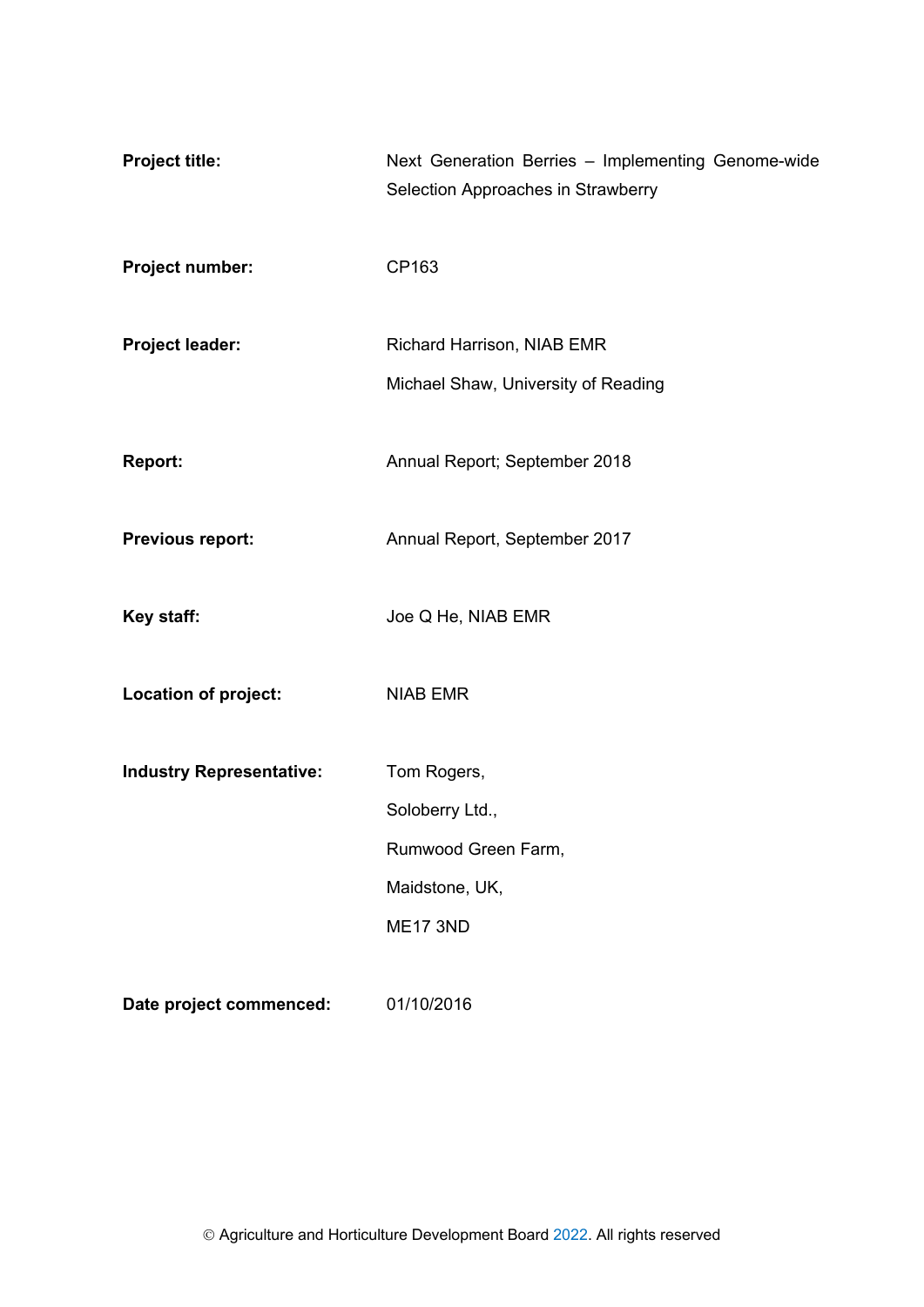# **DISCLAIMER**

*While the Agriculture and Horticulture Development Board seeks to ensure that the information contained within this document is accurate at the time of printing, no warranty is given in respect thereof and, to the maximum extent permitted by law the Agriculture and Horticulture Development Board accepts no liability for loss, damage or injury howsoever caused (including that caused by negligence) or suffered directly or indirectly in relation to information and opinions contained in or omitted from this document.* 

*© Agriculture and Horticulture Development Board 2018. No part of this publication may be reproduced in any material form (including by photocopy or storage in any medium by electronic mean) or any copy or adaptation stored, published or distributed (by physical, electronic or other means) without prior permission in writing of the Agriculture and Horticulture Development Board, other than by reproduction in an unmodified form for the sole purpose of use as an information resource when the Agriculture and Horticulture Development Board or AHDB Horticulture is clearly acknowledged as the source, or in accordance with the provisions of the Copyright, Designs and Patents Act 1988. All rights reserved.*

*All other trademarks, logos and brand names contained in this publication are the trademarks of their respective holders. No rights are granted without the prior written permission of the relevant owners.* 

*The results and conclusions in this report are based on an investigation conducted over a one-year period. The conditions under which the experiments were carried out and the results*  have been reported in detail and with accuracy. However, because of the biological nature of *the work it must be borne in mind that different circumstances and conditions could produce different results. Therefore, care must be taken with interpretation of the results, especially if they are used as the basis for commercial product recommendations.*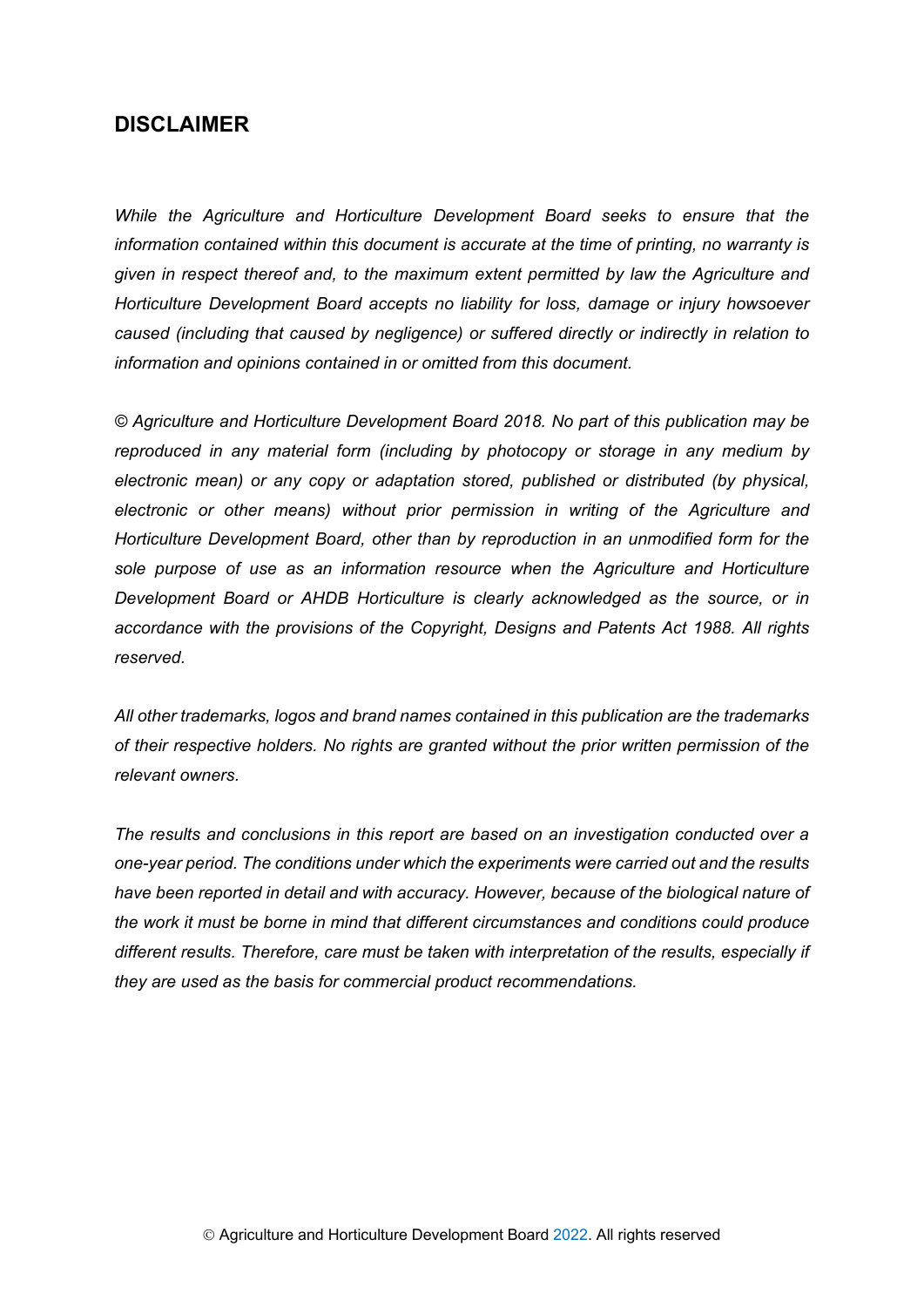# **AUTHENTICATION**

We declare that this work was done under our supervision according to the procedures described herein and that the report represents a true and accurate record of the results obtained.

| Joe Q He                     |  |
|------------------------------|--|
| <b>PhD Student</b>           |  |
| <b>NIAB EMR</b>              |  |
|                              |  |
| [Name]                       |  |
| [Position]                   |  |
| [Organisation]               |  |
|                              |  |
|                              |  |
|                              |  |
| <b>Report authorised by:</b> |  |
| [Name]                       |  |
| [Position]                   |  |
| [Organisation]               |  |
|                              |  |
|                              |  |
| [Name]                       |  |
| [Position]                   |  |
| [Organisation]               |  |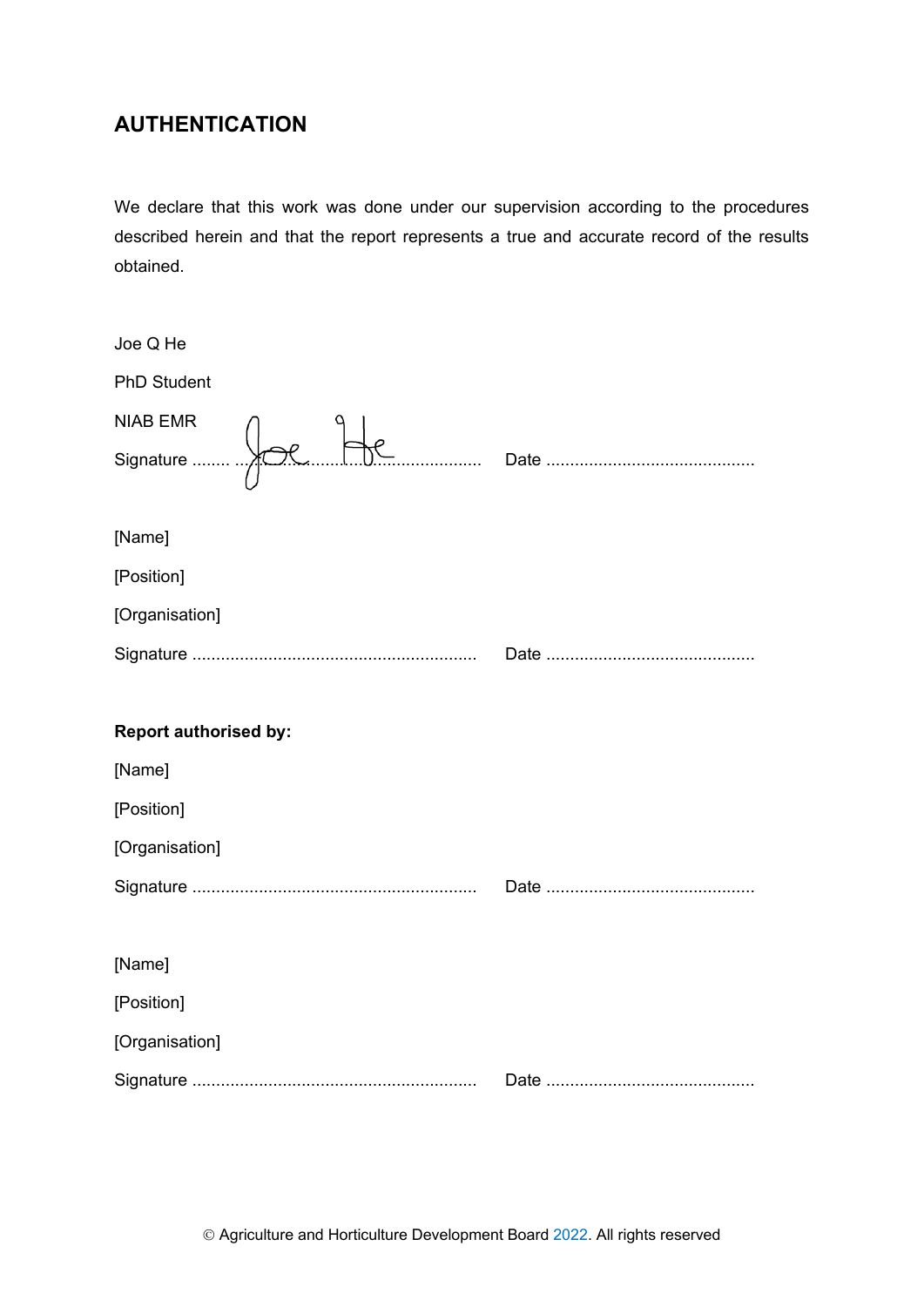# **CONTENTS**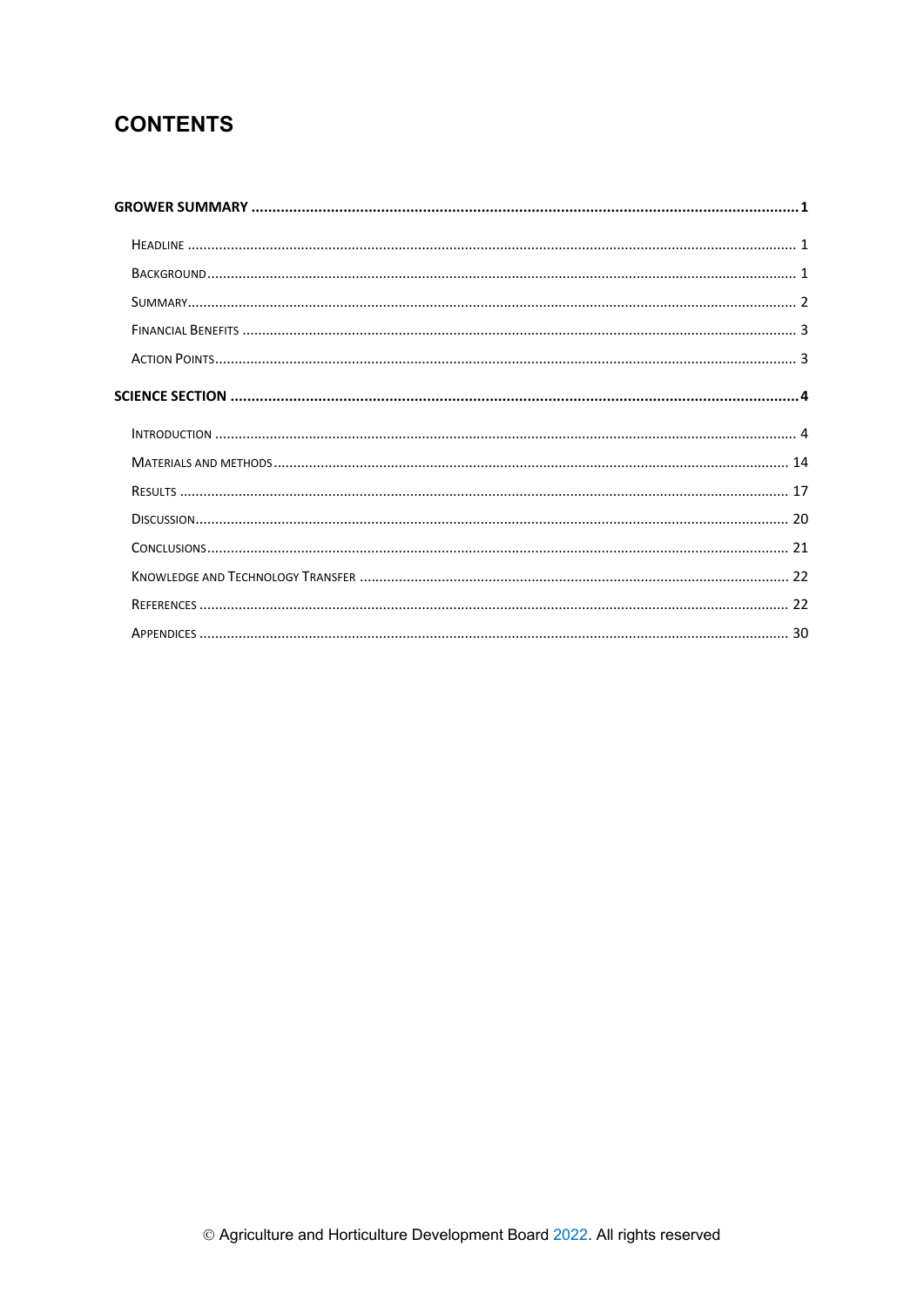# <span id="page-4-0"></span>**GROWER SUMMARY**

## <span id="page-4-1"></span>**Headline**

Genomic Selection (GS) is likely to increase the genetic gain per unit time in strawberry breeding programmes.

## <span id="page-4-2"></span>**Background**

Strawberry breeders aim to generate novel genotypes that express traits suitable for the industry in their target region. Over the past 200 years, significant progress has been made in traits such as flavour, berry size, yield, disease resistance and cropping season duration. Current goals in strawberry breeding include improvements in maintenance of post-harvest fruit quality, yield, texture and flavour.

Traditionally, crossing is conducted based on identification of desirable traits in parental germplasm material. Offspring from a cross are assessed throughout the growing season and scored on a weighted index of favourable traits. The highest scoring individuals are selected to progress onto further larger scale trials, where additional information, such as yield and picking speed are gathered, and to confirm the presence of the favourable traits. Additionally, the selected genotypes are assessed for suitability across a range of environmental conditions, with particular focus on the target region. Overall, making crosses to release of a novel cultivar may take between 7 and 10 years.

Genetic markers are detectable features within the genome of a plant that may differ between individuals of the same species. Markers that are physically close to genetic variants controlling economically important traits tend to be co-inherited with the desirable genetic variant when the plant produces offspring, making some markers reliable proxies for these genes. Over the past 20 years, the number of known markers has dramatically increased and the cost of identifying them has greatly decreased. It is now possible to incorporate genomic information in the breeding process to aid breeders in selection of the optimal individuals.

Genomic selection (GS) offers a range of benefits relative to conventional breeding approaches. Firstly, it allows for greater selection accuracy as the confounding environmental effects on a trait can be eliminated. Secondly, it allows for strong selection on traits that are expensive or difficult to assess or selection on traits that are apparent only under rare environmental conditions. Thirdly, as multiple traits can be assessed, GS potentially allows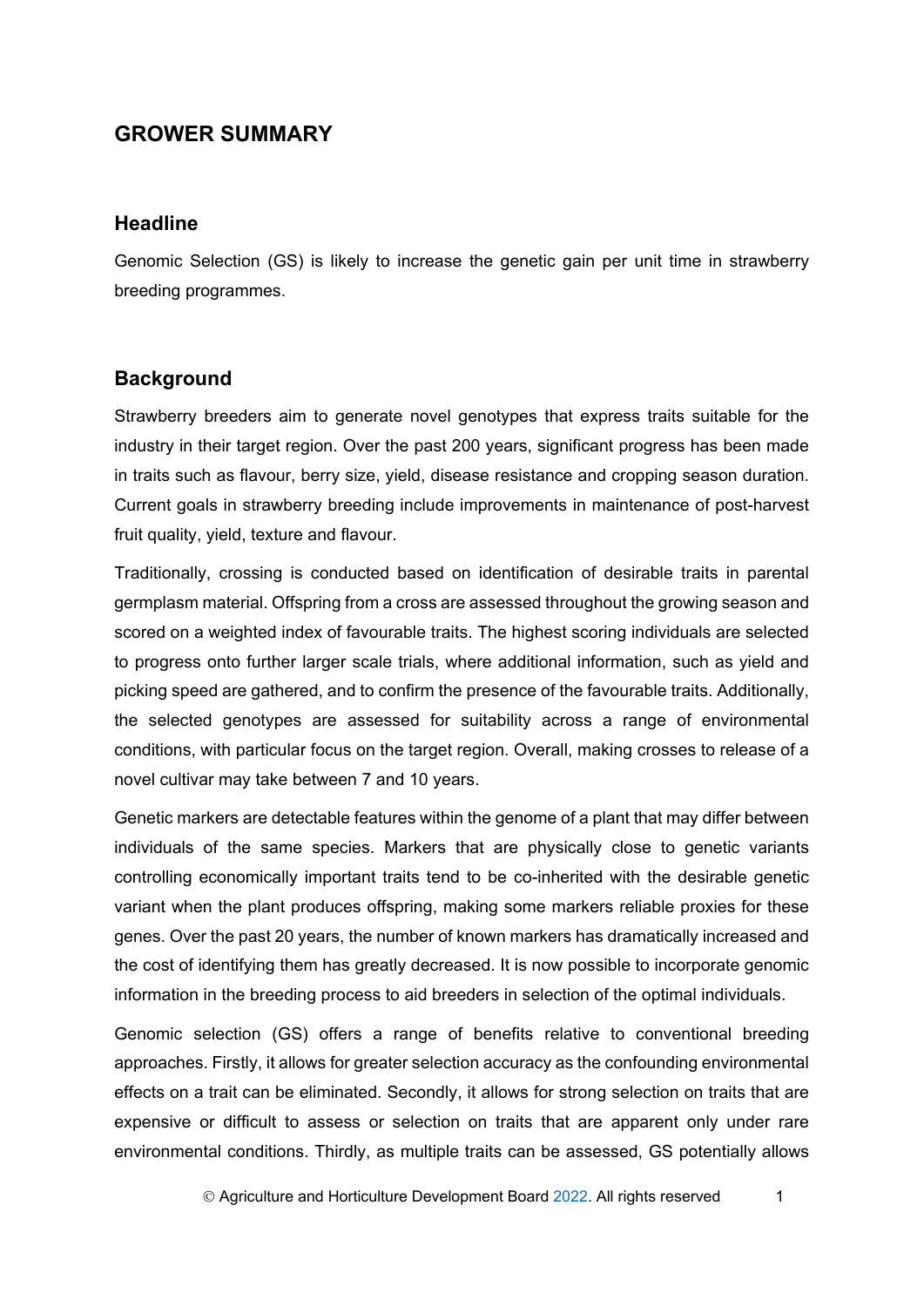selection at the juvenile stage, reducing the duration of the breeding cycle. Moreover, GS is particularly suitable for identification of traits that are controlled by many genes (polygenic traits) as its simultaneous regression of all markers on all traits reduces the likelihood of over/underestimation of effect size. GS also potentially allows control of inbreeding and elimination of certain field experiments.

## <span id="page-5-0"></span>**Summary**

Deployment of genomic selection (GS) in strawberry breeding programmes is likely to increase genetic gain per unit time. Three areas for improvement in current GS approaches were identified to make GS more accessible for commercial breeders:

1. High-throughput Quantitative 3D Phenotyping of Strawberry Fruit. The most powerful models for GS require quantitative inputs to generate quantitative predictions of breeding value. Currently, there are a range of highly precise and quantitative techniques such as mass spectrometry, liquid chromatography and diode arrays. However, these techniques are costly to implement, have low throughput and importantly, cannot assess many of the traits of interest, such as berry morphology and colour.

An imaging platform was developed using a camera and computational algorithms to capture data in 3D and quantify seven external fruit quality traits. Analysis of 100 fruit shows good concordance with manually measured traits and greater precision. Moreover, the novel method required approximately five-fold less labour and required less than £1000 to set up.

2. Cost-effective scalable genotyping. Currently, genotyping is prohibitively expensive for most commercial strawberry breeders to routinely deploy for GS. Two methods are proposed to reduce the cost of genotyping in strawberry and are being explored in this project. Firstly, in a typical breeding programme, a large population is to be assessed, with all individuals of the same species. Multiplex processing of this population is likely to reduce time, labour and reagents required and thus reduce cost per individual genotyped. Secondly, rational selection of a subset of variants likely to be informative for GS would allow the reduction of genotyping targets with little loss of informative data, thus reducing genotyping costs. A range of rational design parameters will be implemented. Genotyping-in-Thousands and Bait Capture Genotyping will be explored as multiplexing approaches, combined with barcoding and genotype identification by sequencing with Illumina technology.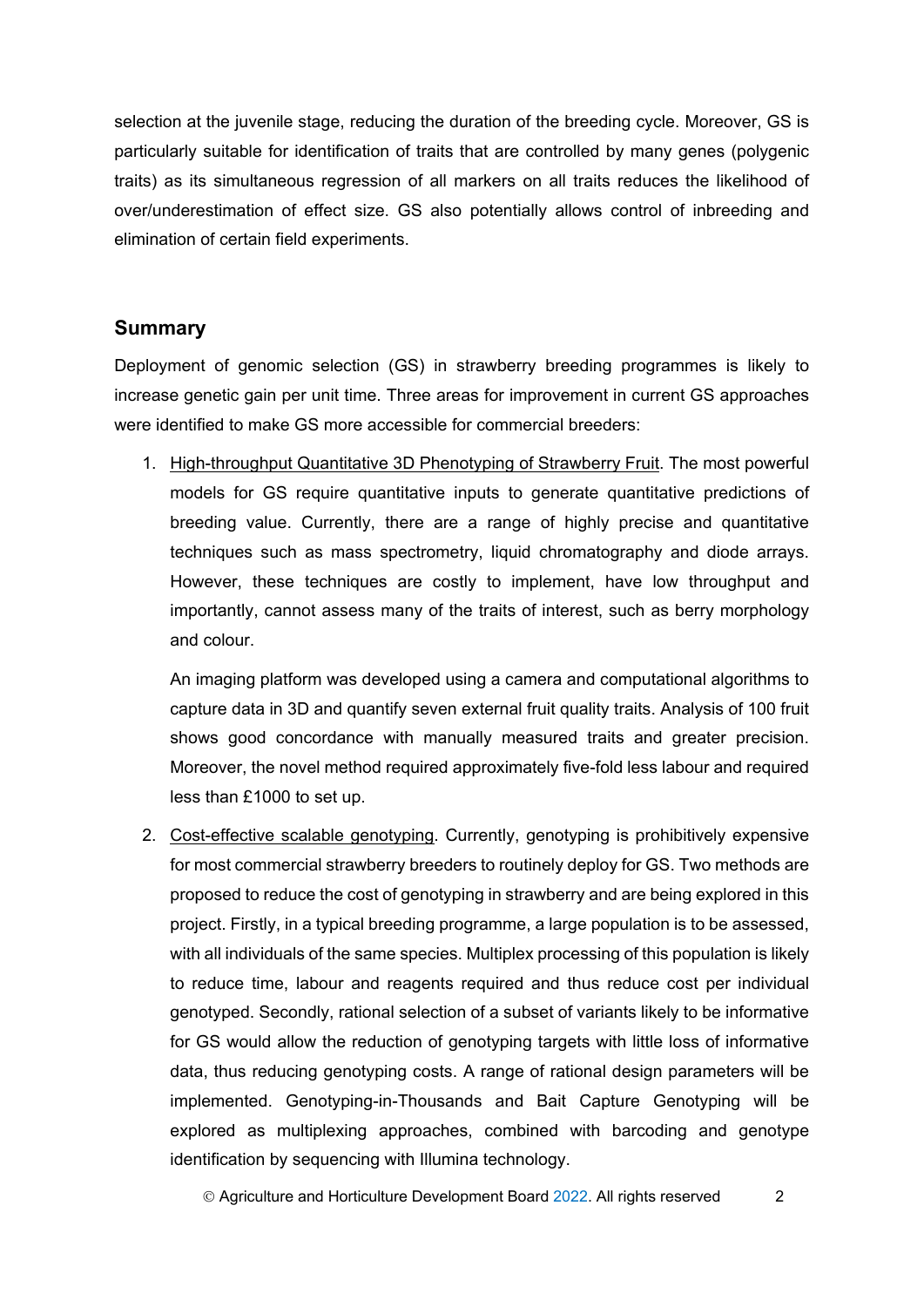3. Statistical techniques for Genomic Selection. There are different statistical models in the literature for GS, each with different assumptions, strengths and weaknesses. Phenotypic and genotypic data was collected over 4 years as part of this project and a previous project relating to a biparental mapping population. A range of GS models will be implemented on the data to determine optimal models and a custom model may be designed based on the allo-octoploid strawberry. The models will be assessed for advantages and disadvantages and the most suitable model for GS in strawberries will be determined.

On the basis of these three approaches, GS will be deployed in a commercial strawberry breeding population. Comparisons will be made to GS implemented using the "gold standard" SNP array and selections made by breeders based on conventional selection.

To date, significant progress has been made in developing 3D image capture and costeffective scalable genotyping. This annual report will focus on cost-effective scalable genotyping; for information relating to 3D image capture, please refer to the previous annual report and the publication "A novel 3D imaging system for strawberry phenotyping"; *Plant Methods* (He, Harrison, and Li 2017).

## <span id="page-6-0"></span>**Financial Benefits**

The gold standard Affymetrix IStraw90 Axiom SNP array costs approximately £50 per sample, which is likely too high for commercial deployment for GS. Estimates of the proposed rational library design, coupled with sample multiplexing suggests reasonable power can be achieved at £5 - £10 per sample. This represents a significant saving and is likely to be commercially viable in breeding programmes.

# <span id="page-6-1"></span>**Action Points**

None to date regarding cost-effective genotyping. It is hoped that a library of rationally selected variants will be developed in strawberry, which will be optimised for GS by the end of the project. Additionally, a pipeline for development will be created so different libraries can be generated according to the specific goals in breeding programmes.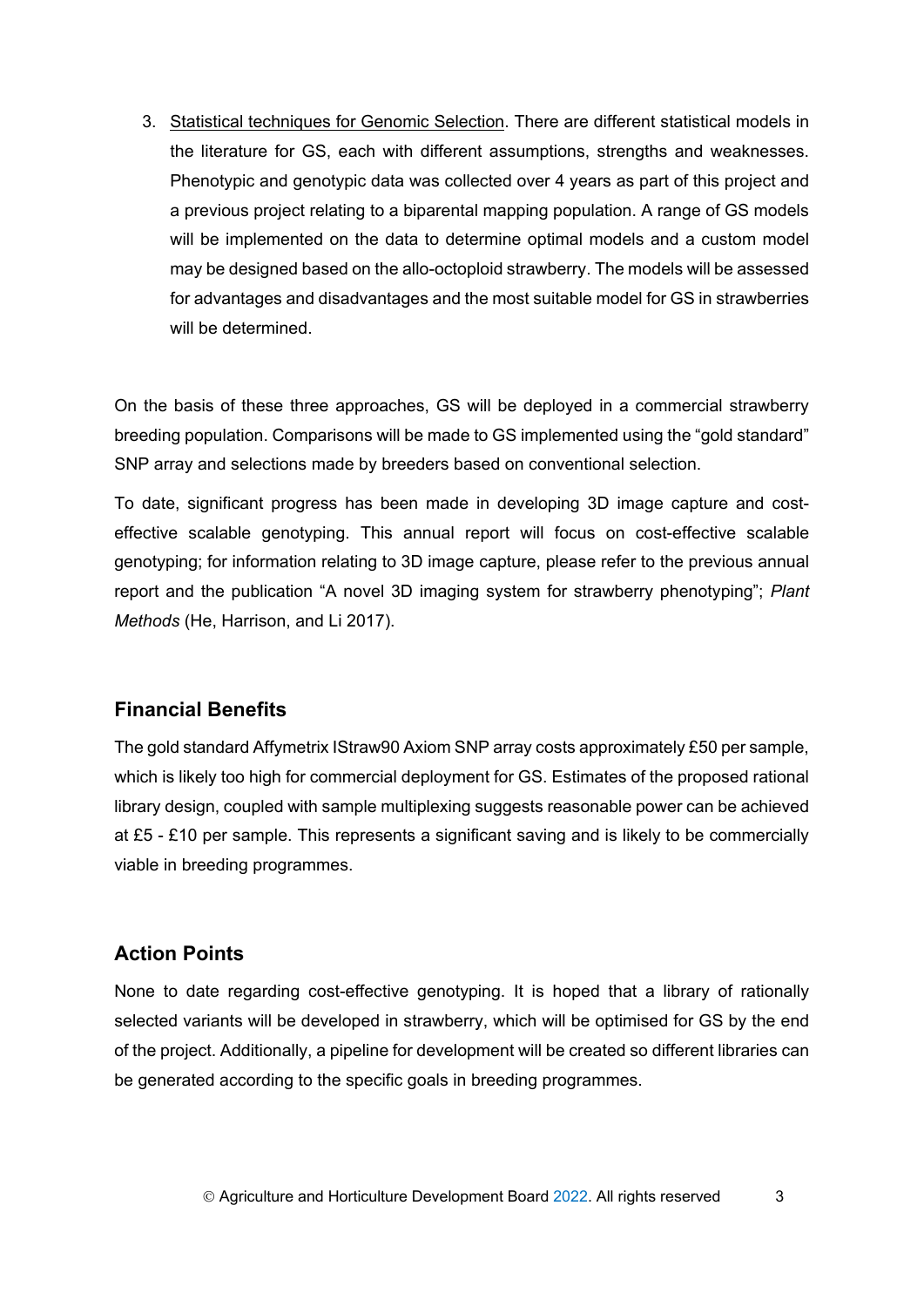# <span id="page-7-0"></span>**SCIENCE SECTION**

# <span id="page-7-1"></span>**Introduction**

## **Strawberry Physiology**

A fully-grown plant is short statured shrub, typically less than 30 cm in height. It comprises of a central dense, woody crown from which petioles, trusses and stolons emerge above ground and roots emerge below ground (Badenes and Byrne 2012).



**Figure 1**. Strawberry morphology (Trejo-Téllez and Gómez-Merino 2014)

Flowers and fruit are borne in clusters at the end of inflorescences. The primary flower is the first to develop and mature, followed by secondary, tertiary, and additional flowers. The earlier developing flowers develops into fruit first and are the largest and most prized by growers (Kirsten 2014).

Flowers are typically hermaphrodites, though pistillate and staminate genotypes do exist. Strong selection has been applied to commercially grown varieties for hermaphrodites to allow ease of crossing of favourable varieties. Flowers comprise of five white petals, possibly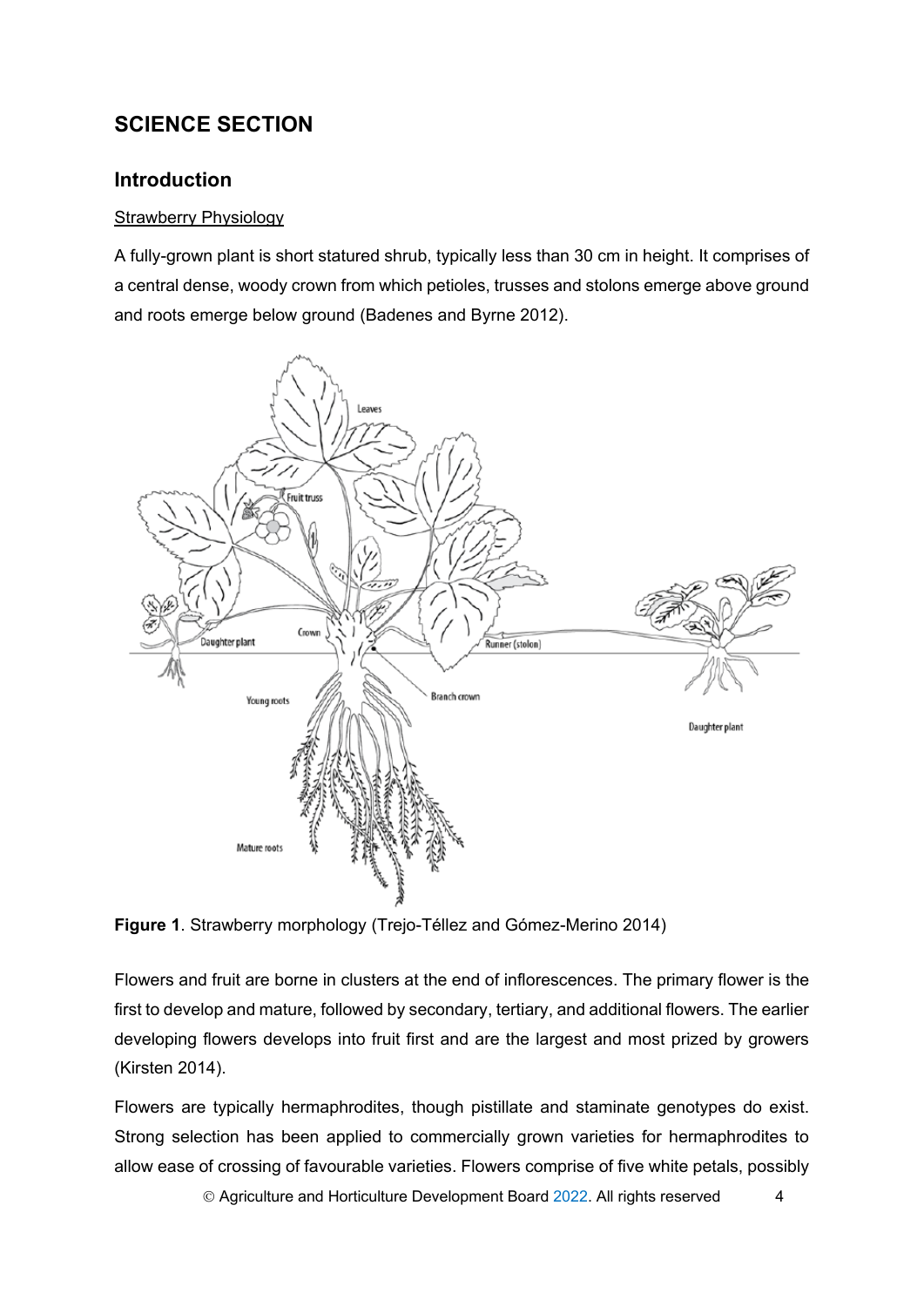tinged with pink or purple, surrounding a 20 - 35 golden stamen. The stamens surround a conic receptacle, which is covered by up to 60 - 600 pistils (Kirsten 2014).

Fertilisation is achieved when pollen is brushed onto the receptacle and the ovules at the base of each pistil develops into achenes. Both self-fertilisation and cross-fertilisation can occur, with cross-fertilisation conducted mostly by insects, particularly bees. Upon fertilisation, the receptacle swells and enlarges, becoming green and then red as the fruit ripens. Biologically, the achenes are the true fruit of the strawberry, with the surrounding red fleshy part being a modified shoot tip (Shulaev et al. 2011).

Strawberries are considered to be non-climacteric as they do not respond to ethylene with an increased rate of ripening. This has implications with the time point of harvest as strawberries cannot be harvested unripe, stored until needed and artificially ripened (Symons et al. 2012).

The leaves are compound trifoliates and the primary site for photosynthesis and transpiration. They are evergreen in all known species of *Fragaria*, except *F. iinumae*. Older leaves typically die during the winter and younger leaves grow to replace them (Liston, Cronn, and Ashman 2014). Leaf growth is slowed and inhibited by high temperature.

The roots of strawberries are fairly shallow and serve to gather water and nutrients for the plant as well as acting as a physical anchor. Strawberries have two types of roots. Primary roots persist for years, whist feeder roots typically have a lifetime of days to weeks (Kirsten 2014).

#### Strawberry Utilisation

Strawberries are popularly consumed across the world both fresh and processed. Fresh, they are consumed by themselves, as part of cakes, salads, in breakfast cereals, and dipped in chocolate. Processed, they are consumed as jam, drinks, ice cream, yoghurts and sweets (Badenes and Byrne 2012; Siles et al. 2013). Strawberries are a healthy food choice, containing a range of beneficial chemicals. Firstly, its high vitamin C content (Halvorsen et al. 2002) may protect cells through antioxidant activity (Duarte, Cooke, and Jones 2009) as well as maintenance of bone mass (Gabbay et al. 2010) and support of collagen biosynthesis (Boyera, Galey, and Bernard 1998). Secondly, its dietary fibre content may contribute to reduction of blood sugar and calorie intake through satiation (Giampieri et al. 2012). Thirdly, strawberries contain a range of micronutrients, notably manganese, which improves bone mineral density (Bae and Kim 2008). Additionally, strawberries contain anthocyanins, ellagitannins and other phenolic compounds associated with antimicrobial, antiallergenic and antihypertensive properties (Giampieri et al. 2012).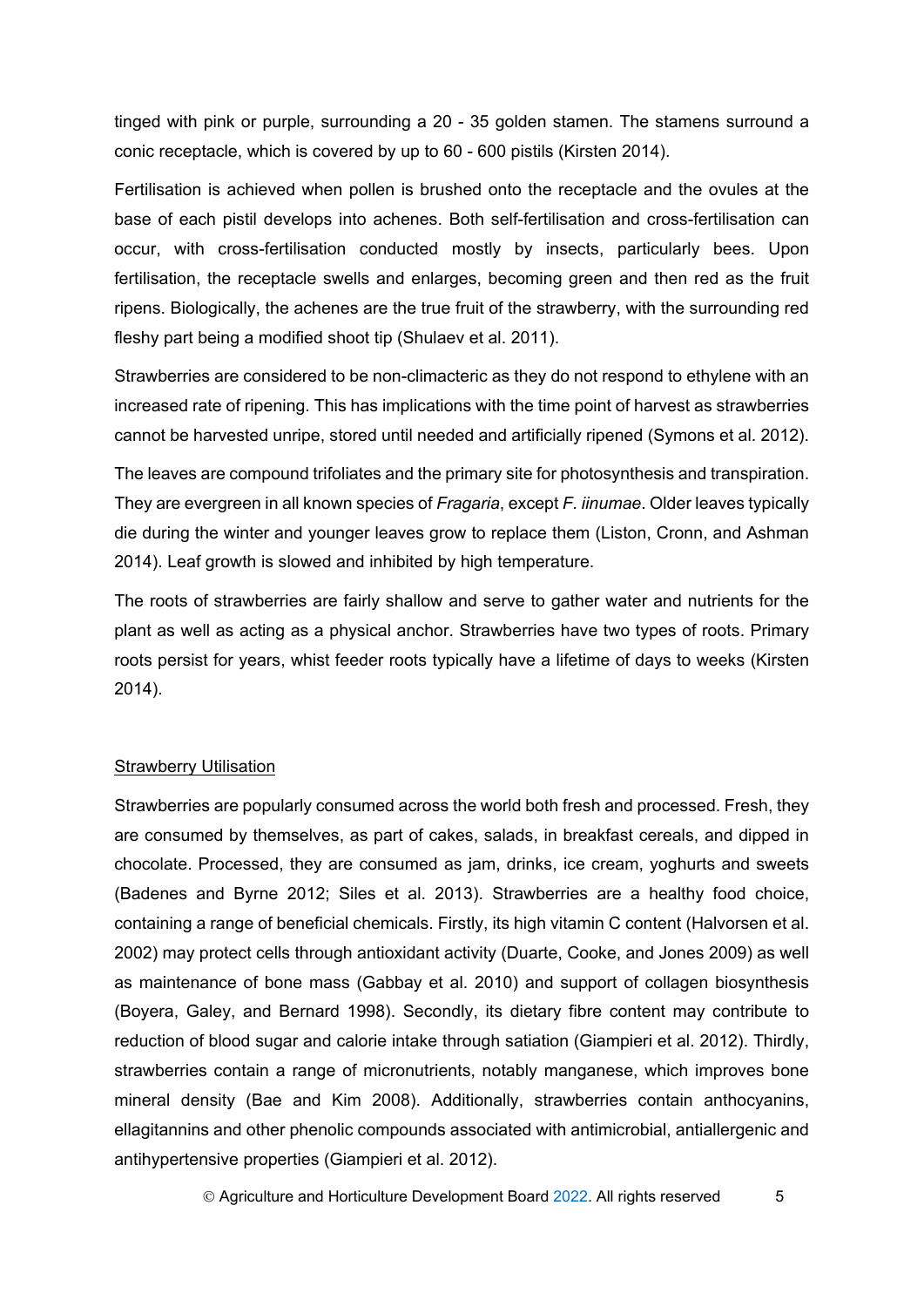Clinical and *in vivo* studies have further added evidence to the health benefits of strawberry consumption. Strawberry consumption increases the serum antioxidant concentration significantly and decreases oxidative stress and DNA damage in cells (Cao et al. 1998; Pajk et al. 2006). Berry consumption may also reduce blood pressure and risk of mortality from cardiovascular diseases (Hooper et al. 2008). Strawberry and strawberry extract have also been demonstrated to inhibit transformation of cancer cells (Xue et al. 2001), though other experimental systems suggest a more limited effect (Boivin et al. 2007). Extracts of strawberries induces apoptosis in leukaemia and breast cancer cells *ex vivo* and prolong lifespan of mice bearing breast adenocarcinoma (Somasagara et al. 2012).

#### Strawberry Taxonomy and Genetics

Strawberry (*Fragaria x ananassa* Duch.) is a eudicotyledon, one of approximately 90,000 species in the subclass *Rosidae*. There are 17 orders within *Rosidae*, including legumes (*Fabales*), brassicas (*Brassacales*) and several nitrogen fixing clades (Sun et al. 2016). The order *Rosales* comprises of 9 families including cannabis (*Cannabaceae*), nettles (*Urticaceae*) and buckthorn (*Rhamnaceae*) (Zhang et al. 2011). Within *Rosales*, *Rosaceae*  is a diverse family of 10 tribes, over 90 genera and around 3000 species (Christenhusz and Byng 2016; Feng et al. 2017), including a range of nutritionally and economically important crops. Based mostly on fruit morphological features, four sub-families were originally recognised (Schulze-Menz 1964), but recent phylogenetic analysis suggests that only three monophyletic clades exist. Maximum parsimony and Bayesian analysis on 88 genera using sequence data from nuclear and chloroplastic genes suggest *Rosaceae* is divided into the *Dryadoideae*, *Spiraeoideae* (renamed to *Amygdaloideae* under recommendation from the International Code of Nomenclature (McNeill et al. 2012)) and *Rosoideae* sub-families (Potter et al. 2007). This finding is further supported by transcriptomic and genomic analysis of 124 *Rosaeceae* species covering nearly all the multi-species genera in the family (Xiang et al. 2016).

The subfamily *Dryadoideae* is the smallest of the three subfamilies within *Rosaceae* and believed to be the basal branch (Xiang et al. 2016). It comprises of approximately 10 species in 4 genera, solely consisting of diploids with nitrogen fixing root nodules (Dickinson, Lo, and Talent 2007). *Amygdaloideae* contains a range of widely consumed crops including plum, cherry, apricot, peach and almond. *Rosoideae* contains many important genera, notably raspberries and blackberries *Rubus*, and the ornamental rose (*Rosa*). The subfamily encompasses the tribe *Potentilleae*, which contains the subtribe *Fragariinae*. The *Fragaria*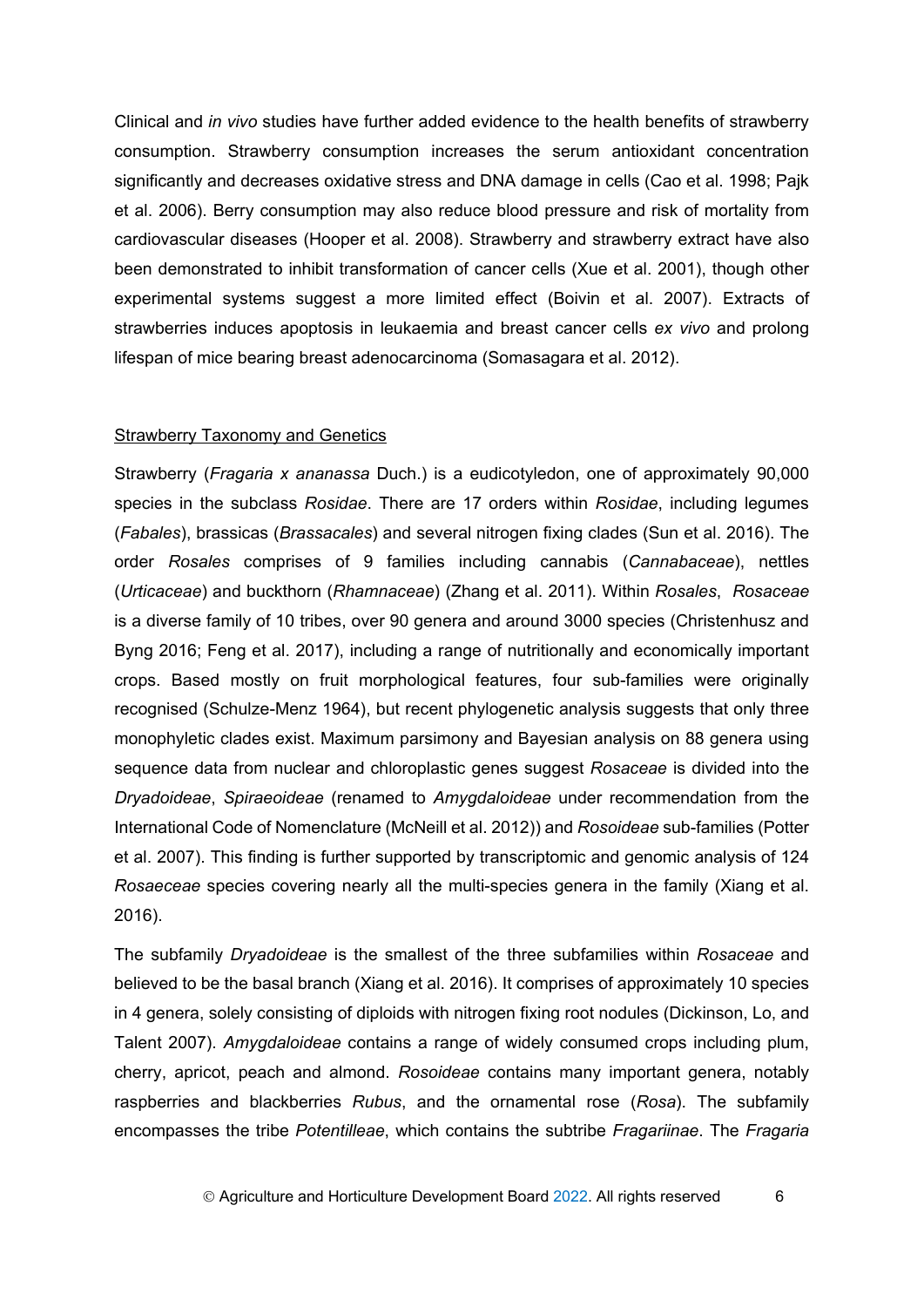genus includes over twenty species with a range of ploidies. The Dessert Strawberry thus has a scientific name of *Fragaria* ᵡ *ananassa*.

It is clear from early experiments in cytology that strawberries have a base chromosome number of 7, with the dessert strawberry being an octoploid (Ichijima 1926). Early studies into the origins of the polyploid were mostly based on observations of meiotic chromosome pairing. With the advent of novel molecular tools, 43 accessions representing 14 species were genotyped at the nuclear ITS region and the chloroplastic *trnL* region. Maximum parsimony was used to cluster the accessions, suggesting that the *F. vesca* and *F. nubicola* were likely donors of genomic material (Potter, Luby, and Harrison 2000). It is generally accepted that *F. vesca* contributed at least one subgenome (DiMeglio et al. 2014; Illa et al. 2011) with suggestions of another two subgenomes being related to *F. iinumae* (Tennessen et al. 2014). Additional donors are unclear (DiMeglio et al. 2014; Tennessen et al. 2014; Vining et al. 2017).

For breeding strategies, it is desirable to understand the method of inheritance for strawberry. Low resolution genetic maps have provided some evidence of polysomic inheritance, but more sensitive experiments to date have only found evidence of disomic inheritance. Analysis of 4 microsatellites in *F. virginiana* was found to be consistent with disomic Mendelian inheritance (Ashley et al. 2003). A genetic map for *F. ananassa* was generated using 148 molecular markers. In the 42 linkage groups where markers in both coupling and repulsion phase was found, there was a 1:1 ratio of coupling and repulsion phase markers in resulting recombinant progeny, consistent with disomic inheritance (Rousseau-Gueutin et al. 2008).

#### Strawberry Breeding and Genetic Modification

Breeders have crossed plants exhibiting favourable characteristics for thousands of years. The resulting sexual recombination generates variation, upon which the breeder makes selections for individuals exhibiting combinations of desirable traits. Organisation of breeders into breeding programmes allows for sharing of resources and an increase of labour to achieve specific goals. Breeding programmes share broadly similar aims of improving fruit quality, pathogen resistance and productivity (Yue et al. 2012). Funding comes from a mixture of sources including governmental, private and royalties on intellectual property (Knight et al. 2005).

Over the past 200 years of breeding, a range of strawberry traits have been improved, including fruit size, marketable yield, pathogen resistance and production season length (Badenes and Byrne 2012). However, this may have come at a cost to genetic diversity in the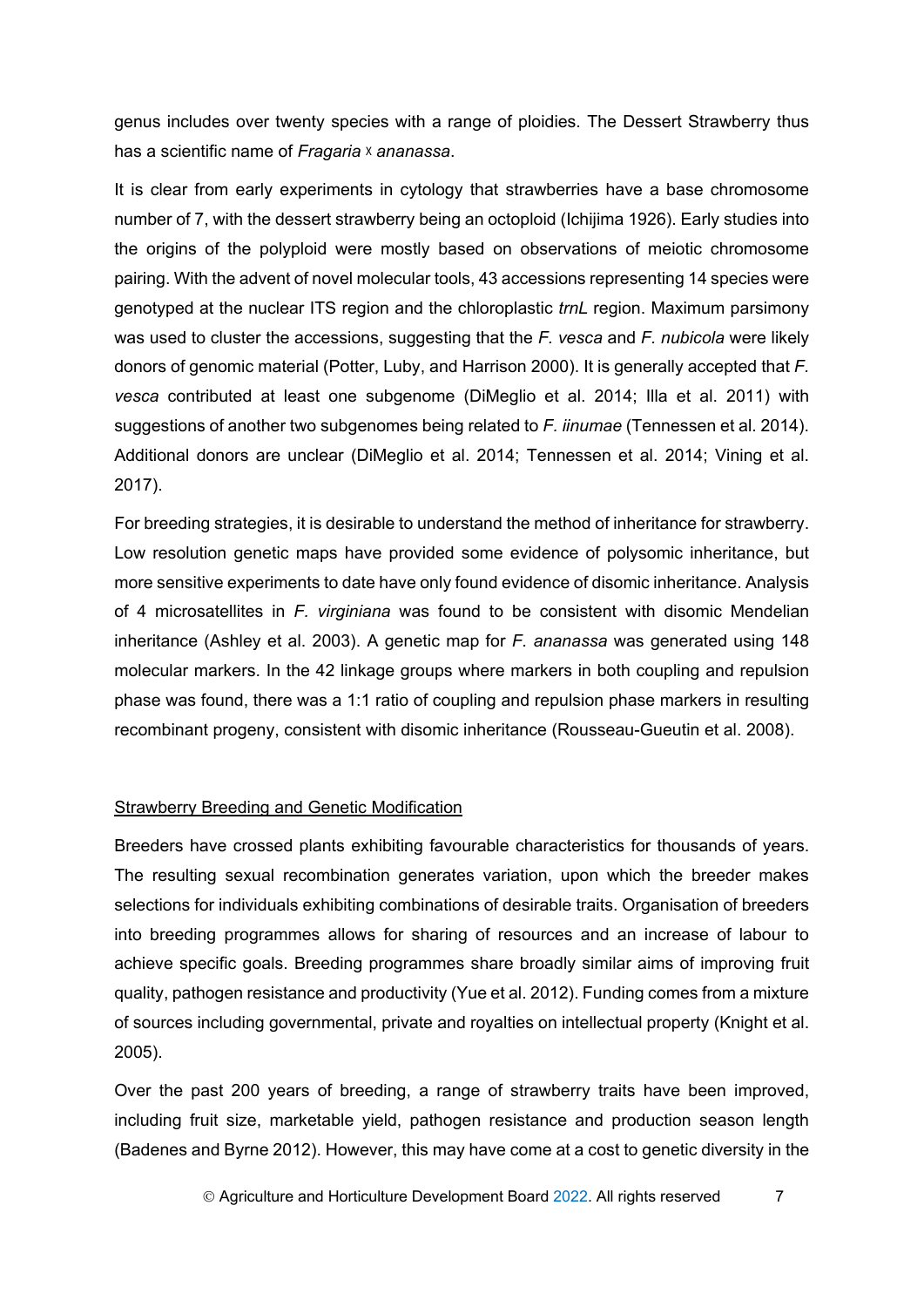germplasm material, perhaps reducing potential improvements in these traits in the future (Gil-Ariza et al. 2009). Usually, a new cultivar takes 7 years to develop from breeding to commercial release, but may take up to 20 years. Breeding is based on crossing germplasm material with agronomically important traits, such as high yield, and selecting for the most favourable offspring. These offspring are then trialled over several years, usually under different environmental conditions to confirm these traits before release (Badenes and Byrne 2012).

The development of modern gene theory and transformation technologies has allowed for the insertion of genes from other domains into strawberries as a means to generate variation. This targeted insertion is particularly attractive for the pyramiding of monogenic traits (or traits with a small number of QTLs) rapidly and without compromising existing characteristics (Passey, Barrett, and James 2003).

Transformation of strawberries to resist a range of pests and diseases have seen success at research level and shows promise in reducing chemical controls required (Qin et al. 2008). Insertion of the cowpea trypsin inhibitor into strawberries resulted with plants having up to 362% greater root weight compared to the control when exposed to the vine weevil *Otiorhynchus sulcatus* (Graham, Gordon, and McNicol 1997). Transformation of a chitinase into strawberry resulted in plants that were significantly less susceptible to *Verticillium dahliae* (Chalavi, Tabaeizadeh, and Thibodeau 2003). More recently, strawberries transformed with the *Arabidopsis thaliana* NPR1 gene shows increased resistance to anthracnose, powdery mildew and angular leaf spot (Silva et al. 2015).

Strawberries have also been genetically engineered to be resistant to abiotic stresses. Using *Agrobacterium* mediated transformation, antifreeze protein from fish has been inserted into strawberry, though no experimental evidence of cold resistance was presented (Khammuang et al. 2005). Transformation of the wheat acidic dehydrin gene into strawberry resulted in plants that were able to resist ion leakage at temperatures 5°C lower than the untransformed control (Houde et al. 2004).

Despite the promise of utilising genetic modification in strawberry breeding, there are no known large scale commercially available genetically engineered strawberries. One major obstacle is the reluctance of the public to accept consumption of transgenic crops (Schaart et al. 2011). Additionally, there are issues with low efficiencies of transformation, difficulty identifying and isolating genes for transferring into strawberry and variable expression after transformation (Qin et al. 2008).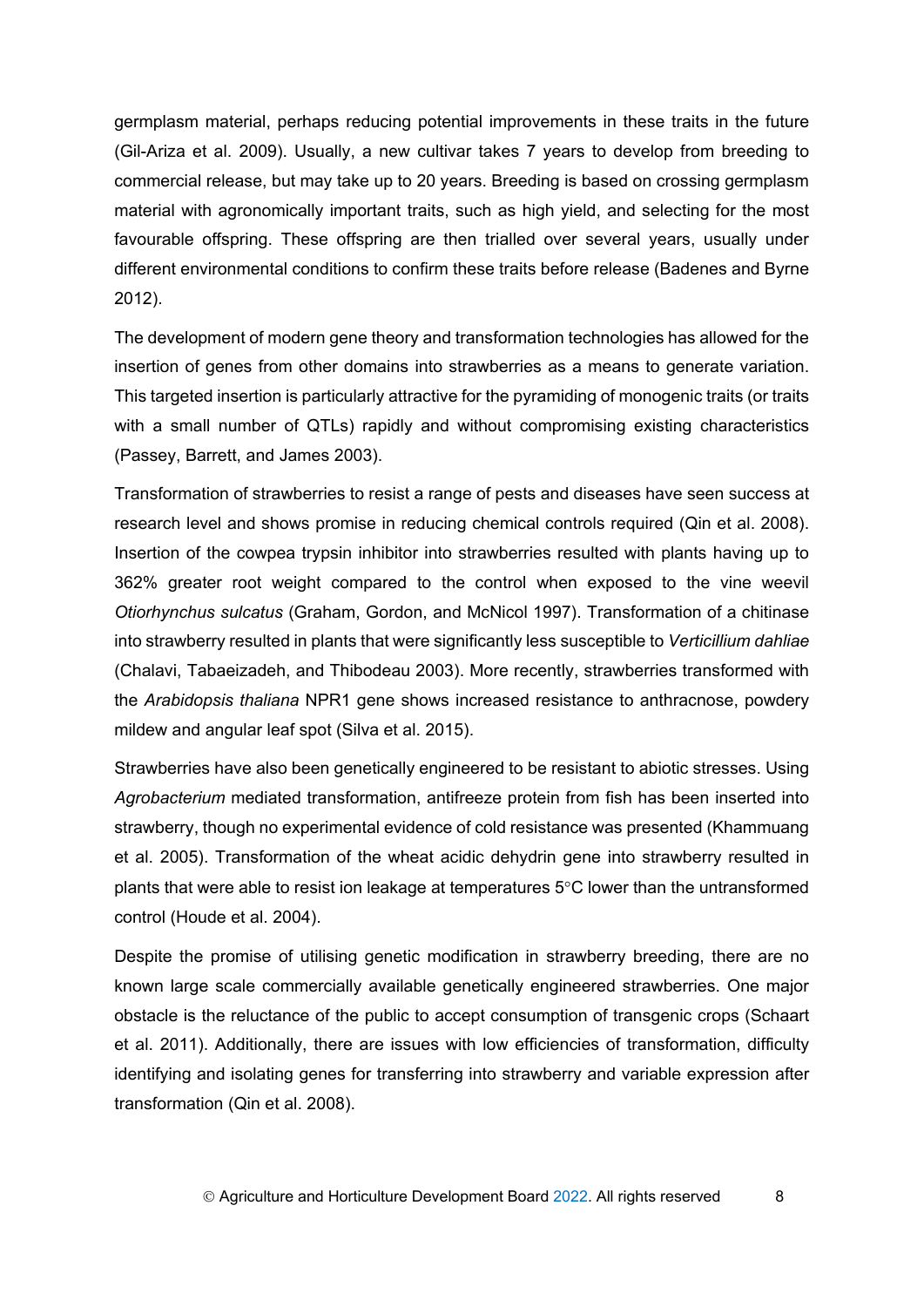#### Genomic Selection

Genomic selection (GS) is an advanced breeding technique that utilises a densely genotyped and phenotyped training population, from which associations are made relating the magnitude and direction of quantitative trait loci (QTLs) associated with agronomically important traits (Meuwissen, Hayes, Goddard, et al. 2001). GS has been successfully deployed in a range of crops, including grape (Viana et al. 2016), wheat (Heffner, Jannink, and Sorrells 2011; Thavamanikumar, Dolferus, and Thumma 2015), maize (Shikha et al. 2017) and strawberry (Gezan et al. 2017). A statistical model has to be developed, which associates the genotype and phenotype. Solely on the basis of the genotype and statistical model, breeding values for breeding material is estimated and selections are made (Heffner, Sorrells, and Jannink 2009; Meuwissen, Hayes, and Goddard 2001).

There are a number of benefits associated with GS. Firstly, assuming that there are sufficient markers available, GS has been demonstrated to generate greater prediction accuracy than conventional selection. This is largely due to the approach ignoring the variable and nonhereditary environment (De Los Campos et al. 2009). Secondly, GS allows the regression of a genotype onto multiple individuals, allowing increase in power of detection of small effects. Moreover, this allows selection on rare, expensive, or otherwise difficult to phenotype traits. For example, harsh drought in the summer is a rare event, expected to occur only every 10 years. It is possible that this does not occur during the entire breeding cycle of a novel cultivar, and thus no phenotypic information about crop performance can be gathered. Under conventional selection, no predictions can be made regarding plant performance under harsh drought, but under genomic selection, predictions can be made based on the genotype of the novel cultivar and data gathered from genotypes from all instances of harsh drought (Heffner et al. 2010; Peace et al. 2017). Perhaps most importantly, GS allows for the reduction of the duration of the breeding cycle as plants can be genotyped and selected for in the seedling phase. Additionally, GS allows for elimination of some field experiments and better planning of crosses by providing information on relatedness (Gezan et al. 2017). GS performs better than marker assisted breeding (MAS) because it simultaneously estimates the effect size for all markers, and thus is less likely to overestimate the "'significant" and underestimate the "insignificant" MAS markers.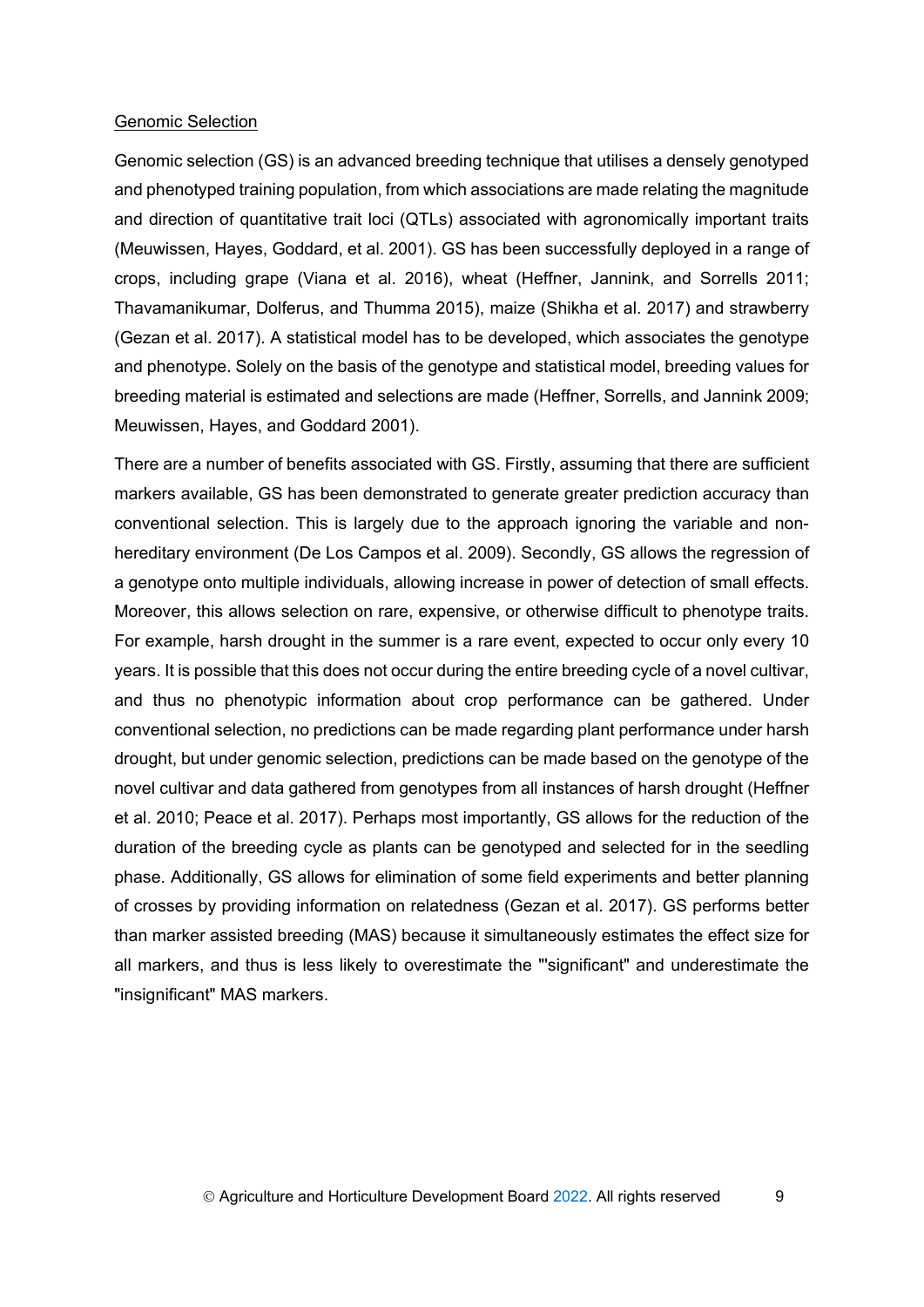

**Figure 2.** Schematic of genomic selection (Heffner et al. 2009)

In order for genomic selection to be viable for commercial implementation, it must be more cost effective than the currently employed method. Tools have been developed to perform cost-benefit analysis and to optimise resource allocation for implementation of genomic selection. Analysis with DeltaGen on a forage breeding population, for example, suggests that genotyping for genomic selection approximately doubles the cost, but also nearly doubles the increase in genetic gain per cycle when compared to selection without genotypic information (Jahufer and Luo 2018). Genomic selection has been experimentally implemented in strawberry utilising the IStraw90 Axiom SNP array (Bassil et al. 2015) to generate genotypic information. High prediction accuracies were observed for a range of agronomically important traits, but it was acknowledged that the cost of the SNP array was likely too high for commercial deployment (Gezan et al. 2017).

### Cost Effective Genotyping

In order to minimise the cost of genotyping, two strategies will be employed: multiplexing of individuals for genotyping saves reagent used and time required; and rational selection of markers minimises the number of loci targeted, whilst maximising power to detect agronomically important QTLs. Detection of markers will utilise Illumina short sequencing technology as it is low cost per base sequenced and allows open scalability, enabling markers to be added or removed as resources allow.

© Agriculture and Horticulture Development Board 2022. All rights reserved 10 One potential method of multiplexing large populations of individuals for a small (50 - 500) panels of SNPs Genotyping-in-Thousands (GT-seq). It utilises two PCR steps to add Illumina sequencing primer sites, Illumina capture sites and unique barcodes to each individual, whilst also amplifying the targeted region. Then the DNA from each individual is normalised and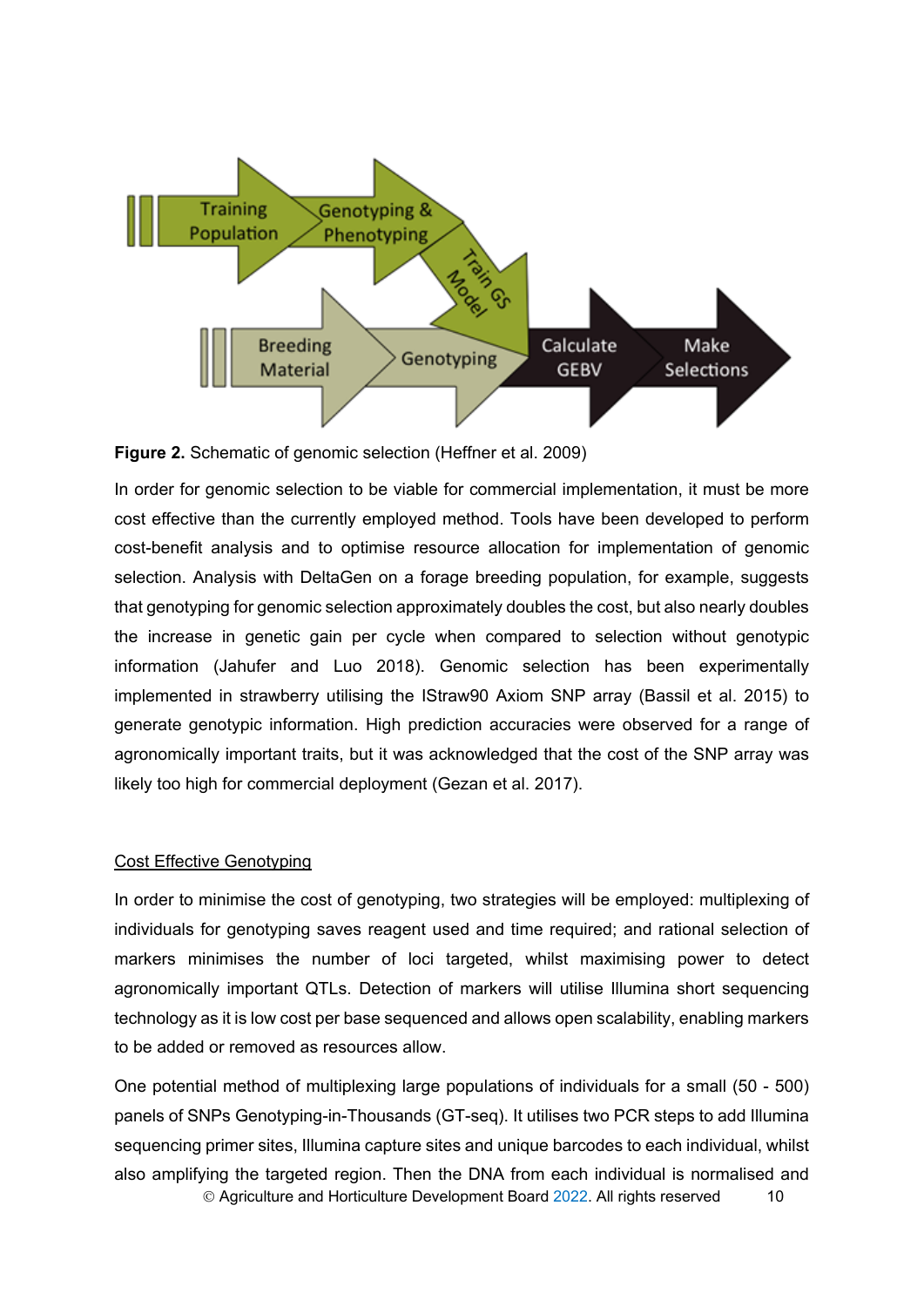pooled into a single test tube. Next, the sample is sequenced using Illumina short read technology to identify genotypes. Finally, a bioinformatics pipeline is employed to resolve the reads into individuals and ratios of genotypes taken to determine the genotype at each loci (Campbell, Harmon, and Narum 2014; **Figure 3**).



**Figure 3.** Genotyping-in-Thousands process (Campbell et al. 2014)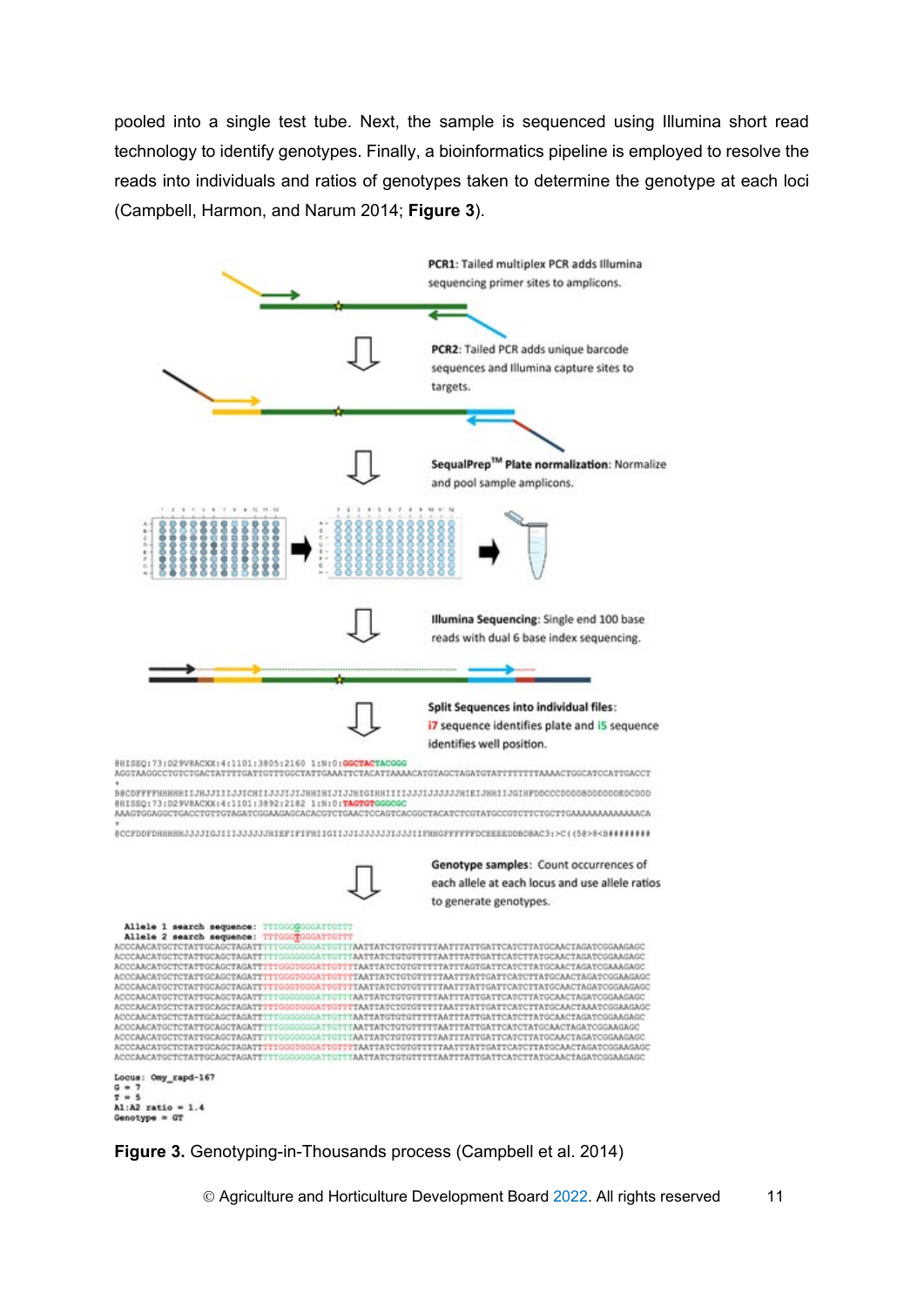An alternative method of multiplexing individuals utilises targeted bait capture (Samorodnitsky et al. 2015). Using this approach, custom markers are utilised to enrich genomic DNA for target loci, before genotype resolution by sequencing (**[Figure 4](#page-15-0)**). Both methods will be trialled to assess feasibility for use in genotyping for GS.

# **Procedure overview**

- 1. Sequencing library, adapter blockers, and other hybridization reagents are combined
- 2. Libraries are denatured and cooled to allow blockers to hybridize to adapters, and then baits are introduced and allowed to hybridize to targets for several hours
- 3. Bait-target hybrids are bound to streptavidin-coated magnetic beads and sequestered with a magnet

4. Most non-target DNA is washed away, and the remaining library is amplified

<span id="page-15-0"></span>**Figure 4.** Bait Capture for enrichment of target loci (www.arborbiosci.com/mybaits-manual, Hybridization Capture for Targeted NGS V4.0.1 April 2018)

© Agriculture and Horticulture Development Board 2022. All rights reserved 12 In order to identify a subset of the most informative markers, several criteria were identified for selection. Amplicons were designed to be approximately 450bp in length. The maximum

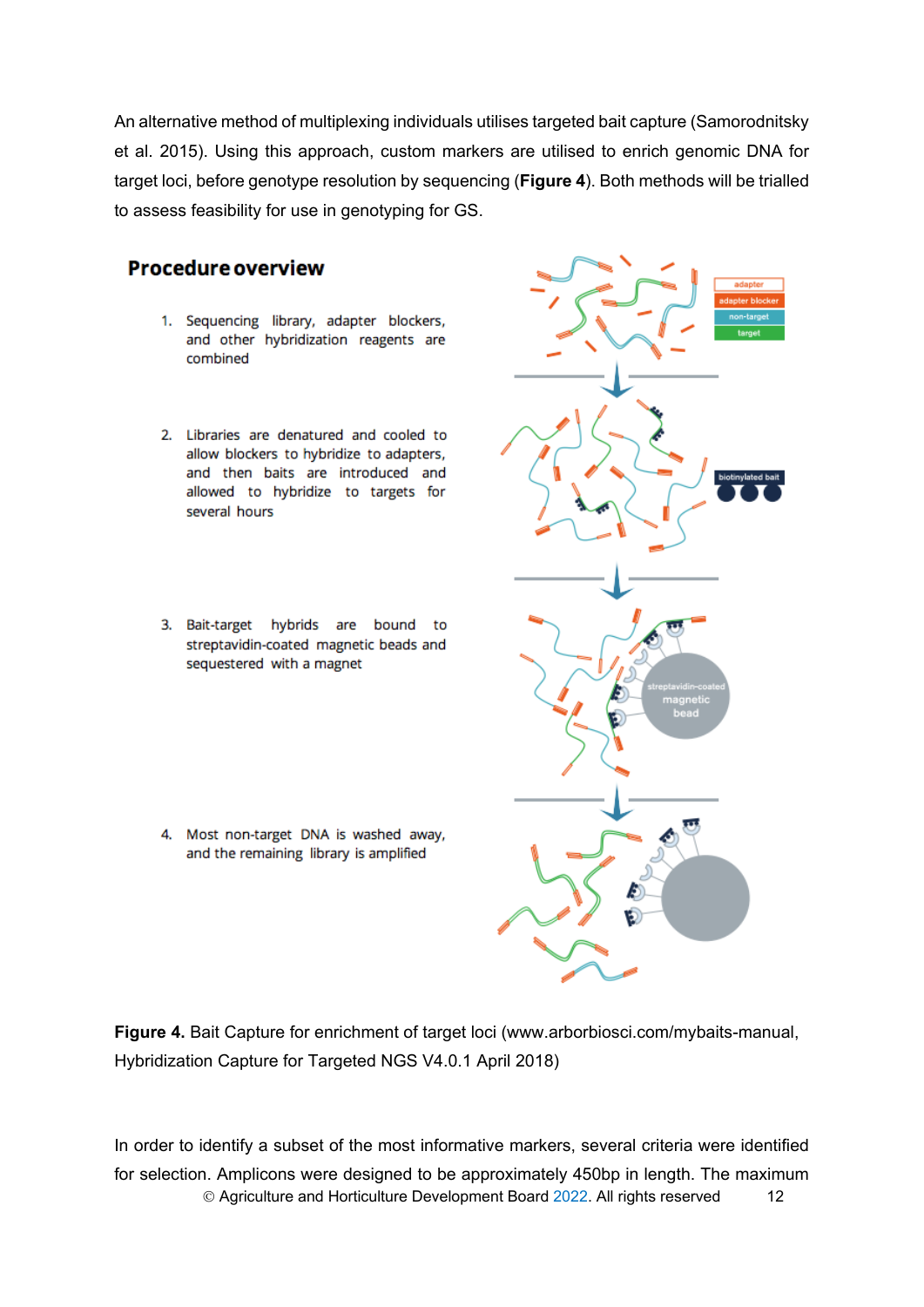length to be sequenced using the Illumina Miseg Reagent Kit  $v^2$  (2 x 250) (Illumina, Cambridge, UK) is 500bp, but it is known that the ends of the paired-end reads typically suffers from poorer accuracy (Schirmer et al. 2015). The allowance of a 50bp overlap enables the region to be sequenced at a higher depth to compensate for this.

Firstly, it was reasoned that an amplicon with high numbers of SNPs, particularly if they span homeologous chromosomes is likely to be more informative. Sequencing of these amplicons would allow for information to be gathered from a greater number of sites, without increasing the cost. Data from within the same subgenome may be under strong linkage equilibrium, as they are physically close together, and is thus less valuable than data from across homeologous chromosomes. To reflect this, each additional SNP increased the probability of being selected. However, increasing numbers of markers within the same subgenome had increasing penalties to score gain, so that an amplicon with SNPs in more subgenomes always scored higher than amplicons with high numbers of SNPs in the same subgenome. Additionally, it was reasoned that markers that were physically close together were less likely to be informative as they were likely to be in strong linkage disequilibrium. Consequently, amplicons that were close together were penalised in the selection procedure.

Secondly, it is believed that purifying selection is disproportionately active in the coding regions of genomes. Retrotransposons in *Arabidopsis* are disproportionately found in the heterochromatic pericentromeric regions of the genome (Pereira 2004). There is also evidence that coding regions within strawberry is under purifying selection. Analysis of the bZIP family of genes within strawberries, peach and apples shows that the ratio of synonymous to non-synonymous mutations  $(K_a/K_s)$  is typically < 0.4 indicating strong purifying selection (Meng et al. 2015). Interestingly, the  $K_a/K_s$  ratio in strawberry chloroplasts vary between 0.1 and 0.2 in multiple regions when compared with other rosaceous crops, suggesting strong purifying selection is also present in the chloroplasts. Unknown variants are likely to affect binding of primers and thus affect amplification efficiency. Over 30 million potential variants were discovered in the design of the "gold standard" SNP array for strawberries (Bassil et al. 2015), indicating that many more polymorphisms are likely to be present than our pipeline is able to discover. In order to mitigate this impact, amplicons that were in coding regions were assigned a higher relative probability of selection.

Thirdly, Genome-wide Analysis Studies (GWAS) have been conducted on strawberry and have identified QTLs associated with agronomically important traits, including *Fusarium wilt* resistance (Pincot et al. 2018), and fruit aroma (Zorrilla-Fontanesi et al. 2012). It is expected that these QTLs are likely to be disproportionately informative if included within a GS marker panel as there is already evidence that they are associated with agronomically important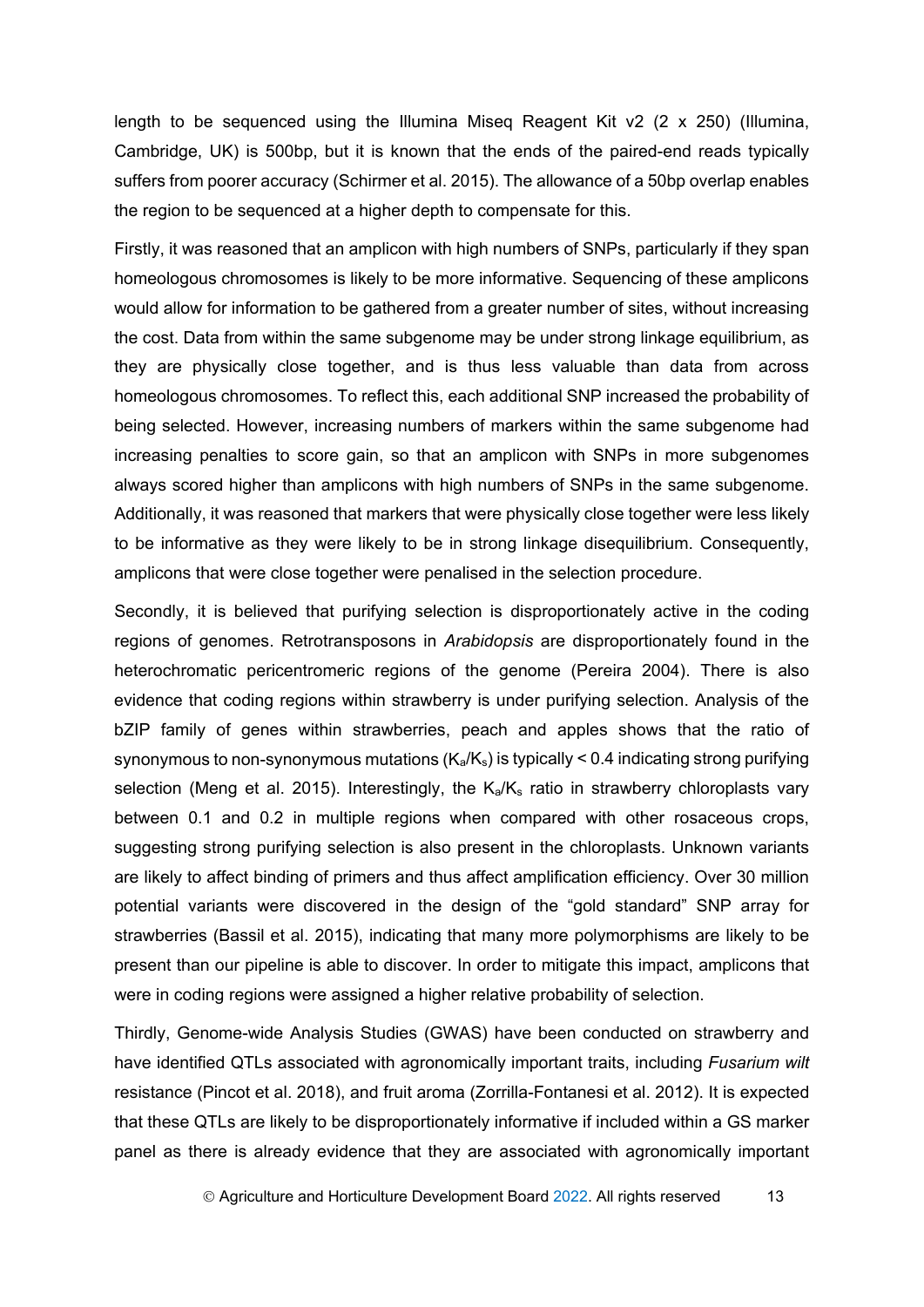traits, so markers associated with some disease resistance markers were included in the amplicon library.

Fourthly, some models suggest that maximisation of the long term selection values requires an index which increases the value of rare beneficial alleles (Goddard 2009). This allows for the mean genetic value to increase more, if a rare allele is beneficial, by selecting for its proliferation in the population. However, in an experimental implementation of GS in strawberry, markers with a minor allele frequency (MAF) of > 0.05 were removed, presumably as confidence in them being true markers is lower (Gezan et al. 2017). For the bait capture library to be developed, both common and rare alleles will be included, to determine if they are reliable and if they contribute to larger genetic gains in the long term.

## <span id="page-17-0"></span>**Materials and methods**

### Genomic Resources

For the design of Genotyping-in-Thousands sequencing (GT-seq), the *F. vesca* genome v1.1 (Shulaev et al. 2011) and the v2.0.1 annotation was utilised (Darwish et al. 2015); for the design of bait capture, the *F. vesca* genome v4.0 was utilised (Edger et al. 2018). The current best assembly of the dessert strawberry is being used as the reference genome for the design of bait capture. This assembly is highly fragmented, but it is likely to be useful in the design of the bait library as it represents contiguous regions within the target organism.

*Ab initio* gene annotation was performed on the best assembly of the dessert strawberry using AUGUSTUS (Stanke and Morgenstern 2005) with *A. thaliana* as the reference standard.

### Variant Identification

Work relating to variant discovery is ongoing. A panel of European strawberry breeding companies were asked to provide samples of strawberries from their breeding programmes which they felt represented the genetic diversity of their programmes or were important donors of genetic material. 202 strawberries were sequenced using the Illumina sequencing platform for variant discovery. BWA (Li and Durbin 2009) will be utilised to align the sequences to the best available genome and GATK (Depristo et al. 2011) will be utilised to identify variants in the alignments.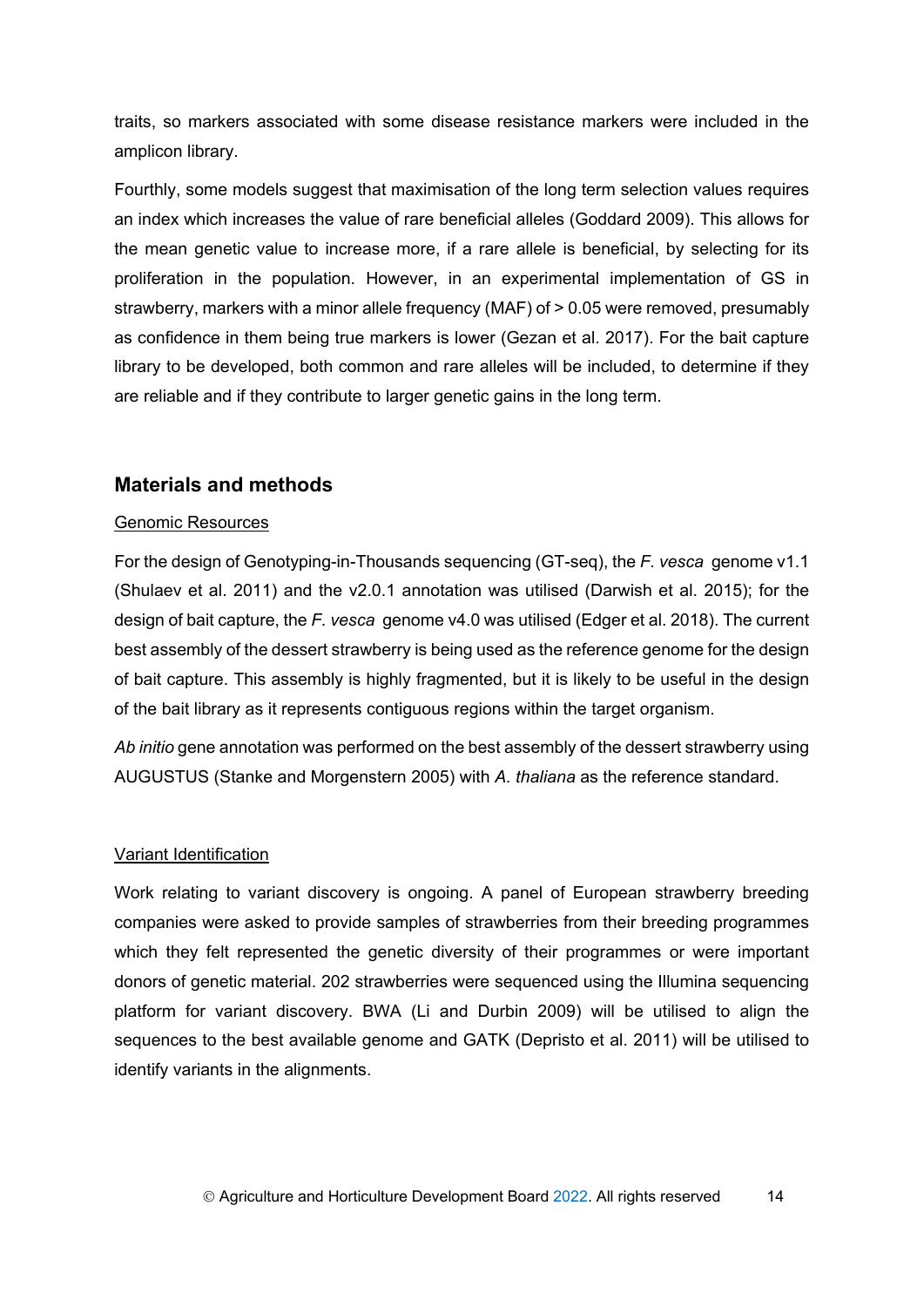#### Rational Design of Genotyping targets

No genome of the dessert strawberry was available when the design of GT-seq was conducted, so the *F. vesca* genome was used to aid design. The best available genome of strawberry was used in rational design for bait capture. All possible windows of 450 base pairs (bp) were selected where the first bp of the window was a variant.

For GT-seq: SNPs from the IStraw 90K Axiom SNP array were used as the pool of variants to select from. Windows were selected from the *F. vesca* genome and scored based on containing multiple SNPs (including across homeologues) and inclusion of 42 markers associated with Verticillum Wilt (Cockerton et al. 2018) and 12 markers associated with Crown Rot (Nellist *et al.*, in press). Sequential addition of amplicons in an "evolutionary" style algorithm was then implemented to identify multiplexes suitable for GT-seq, with the multiplex design program MPprimer (Shen et al. 2010). Briefly, if MPprimer successfully generates a twoplex associated with the amplicons, a third amplicon is added and the threeplex inputted into MPprimer; else the input amplicons are discarded and another twoplex is generated. If the threeplex is successful, then a fourth and subsequent primer pair is designed, until the desired level of multiplexing is achieved.

For bait capture: variants from the variant identification step will be used as the pool for selection. Selection will be based on coverage across homologous and homeologous chromosomes, incidence of nearby windows, tiling haplotypes for greater power, minor allele frequencies of markers, markers known to be associated with QTL, linkage disequilibrium estimations and gene location predictions.

#### Read Depth and Cost Simulation

In order to estimate the total number of reads necessary to have sufficient power to resolve genotypes, a stochastic *in silico* simulation of the sequencing stage of GT-seq was implemented to model the number of reads required per genotype. The simulation requires input population size, ploidy, number of amplicons per individual, read depth required, an acceptable failure rate, and a probability for achieving these conditions. The simulation assumes an approximately equimolar (no more than three-fold variation, Invitrogen SequelPrep Normalisation Plate manufacturer instructions, ThermoFisher, CA, USA) concentration of sample is to be sequenced. The variance of concentrations of each sample have a random flat distribution. It is assumed that the amount of DNA is large enough that sequestration of DNA for sequencing negligibly impacts the concentration of that sequence.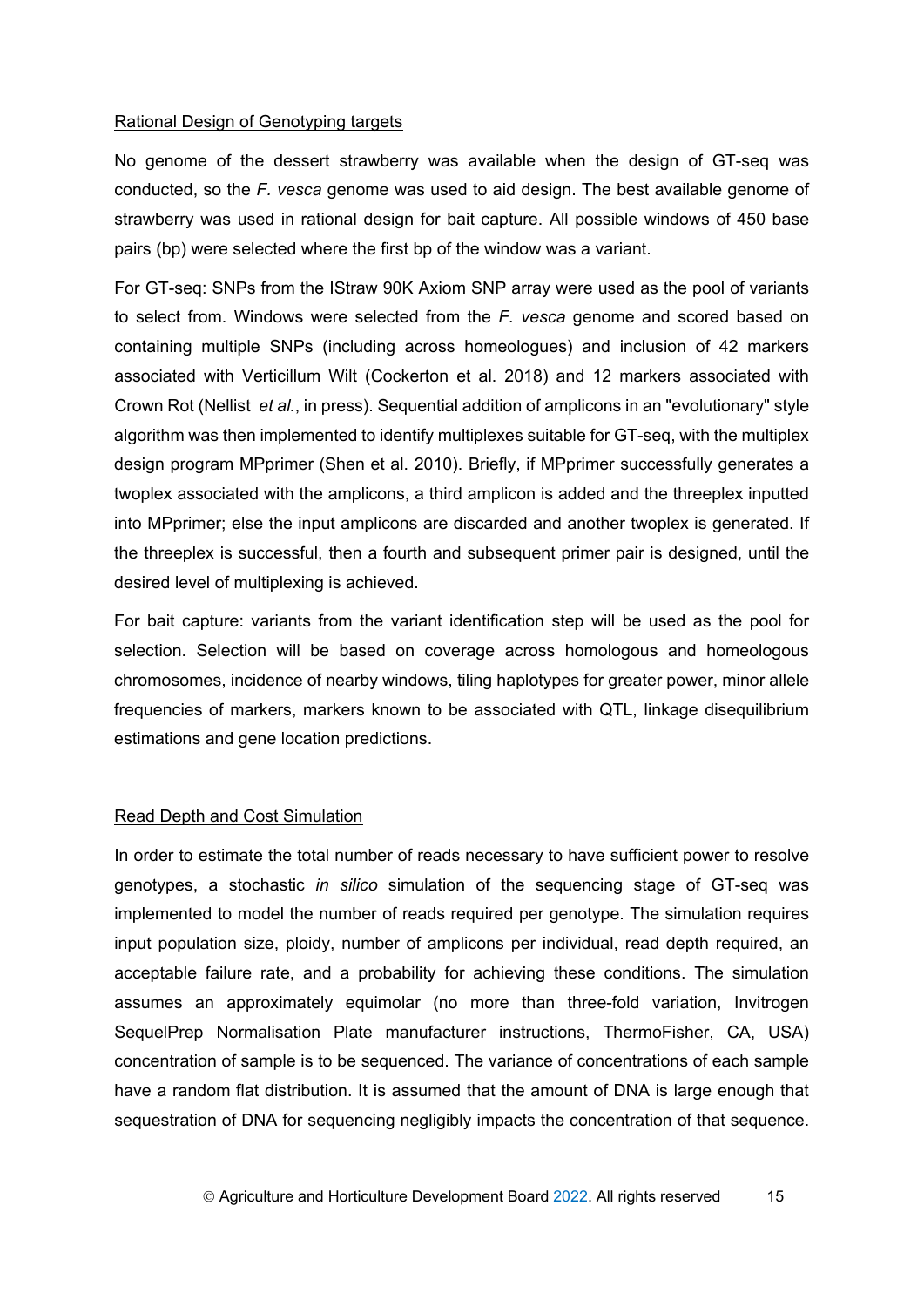Sequencing is independent and random, proportional to the concentration of the given haplotype.

### **Plant Material**

Young leaves from *F. ananassa* cultivars "Redgauntlet", "Hapil" and "Emily" were picked and stored in darkness overnight prior to DNA extraction to prevent build-up of metabolites, which may degrade DNA. Extraction was performed with the DNeasy Plant Mini Kit (Qiagen, Hilden, Germany) according to the manufacturer's instructions. The final concentrations of DNA obtained was 507 ng  $\mu$ l<sup>-1</sup>, 621 ng  $\mu$ l<sup>-1</sup>, and 262 ng  $\mu$ l<sup>-1</sup> respectively<sup>1</sup>.

#### Thermocycle conditions

Primers were ordered from Integrated DNA Technologies (IDT, IA, USA) with standard desalting purification for all experiments. The final mix for thermocycling included forward and reverse primers at 1 μM each, genomic template at 1 ng μl<sup>-1</sup> and Kapa Hifi HotStart ReadyMix (2x) Mix (Kapa Biosystems, Wilmington, MA, USA) according to the manufacturer's guidelines. Dilution in all cases was with DNAse free water.

The enzyme was heat activated at 95°C for 3 minutes. 30 thermocycles were them implemented: 95°C for 30 seconds; annealing temperature for 30 seconds; 72°C for 30 seconds. The reaction was held at 72°C for 5 minutes to ensure extension completed after the thermocycles and then chilled to 4°C until analysis. The touchdown procedure followed the same conditions, except the annealing temperature was decreased by 0.2°C per cycle.

#### Gel Electrophoresis and Imaging

A 2% agarose gel was prepared using standard methods, spiked with Gel Red. Each sample was mixed with DNA loading buffer according to the manufacturer's instructions and loaded into the wells. A DNA ladder (GeneRuler 1 kb Plus DNA Ladder, ThermoFisher, Waltham, MA, USA) was included as a known standard to evaluate sizes. Electrophoresis was conducted by immersion of the loaded gel in Tris, acetic acid and EDTA (TAE) buffer, maintaining potential difference across the gel at 200mV, until separation was achieved.

<span id="page-19-0"></span><sup>&</sup>lt;sup>1</sup> Extraction performed by C. Nellist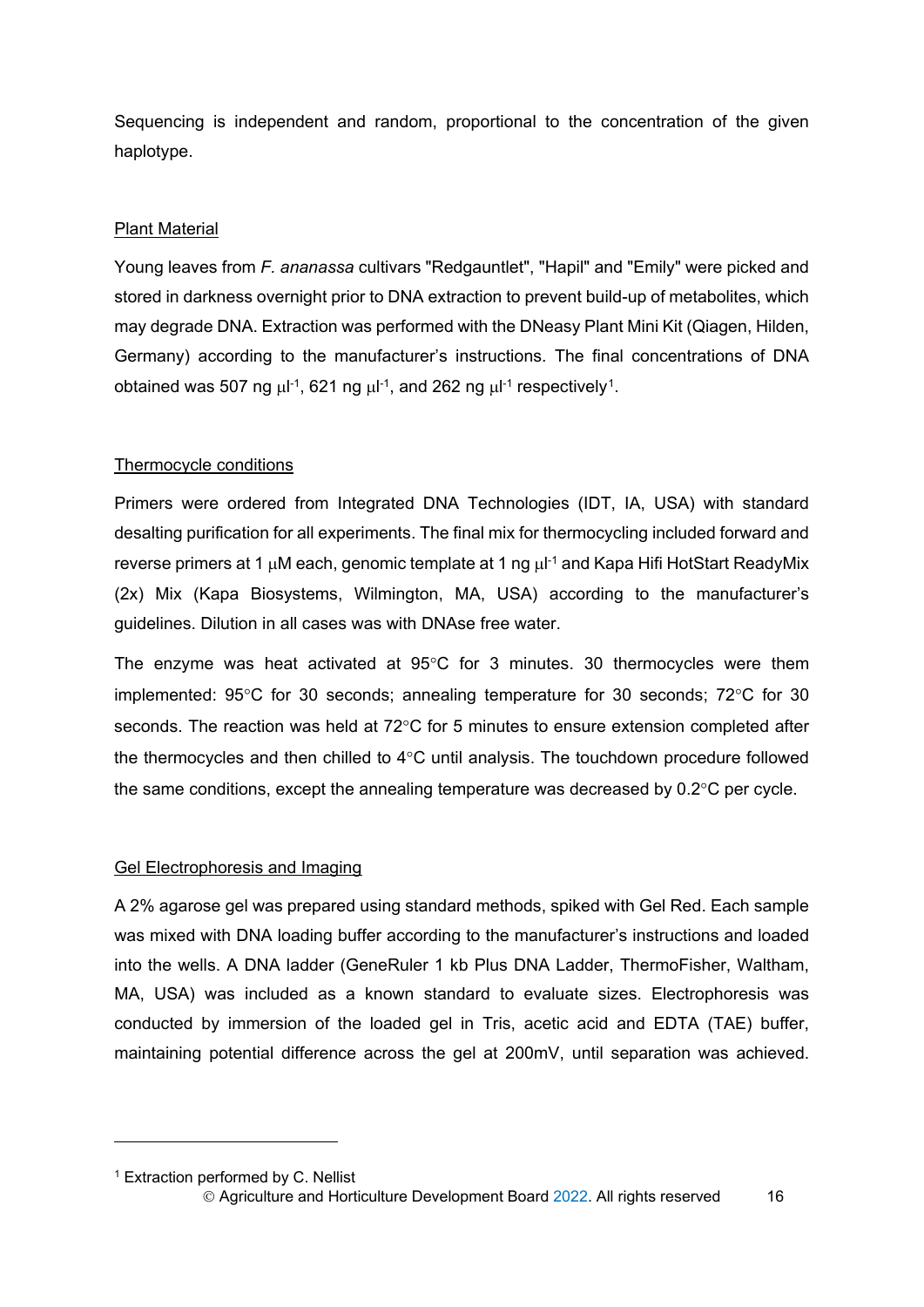Pictures of the gel was captured using an imager (Gel Doc XR+, BioRad, Hercules, CA, USA) and adjusted manually for contrast.

## <span id="page-20-0"></span>**Results**

## Read Depth and Cost Estimation

Based on the stochastic model, assuming a 95% chance of achieving 10 fold coverage in 90% of samples in 192 amplicons in 2068 octoploids, 57123468 reads would be needed. Analysis took approximately 10 hours (MacBook Pro, Intel core i7 x 4 @ 3.1GHz, macOS High Sierra, Apple Inc, CA, USA). Preliminary estimation using the Genotyping-in-Thousands (GT-seq) analysis method would cost approximately £9 per sample.

## A 6plex was designed for GT-seq

Based on the described method, a 6plex was designed for GT-seq (**Table 1**). The stringency of conditions is relaxed relative to those typically used for uniplexes to increase the rate of successful multiplexes generated. Illumina barcodes and amplification sequences were included according to manufacturer's instructions.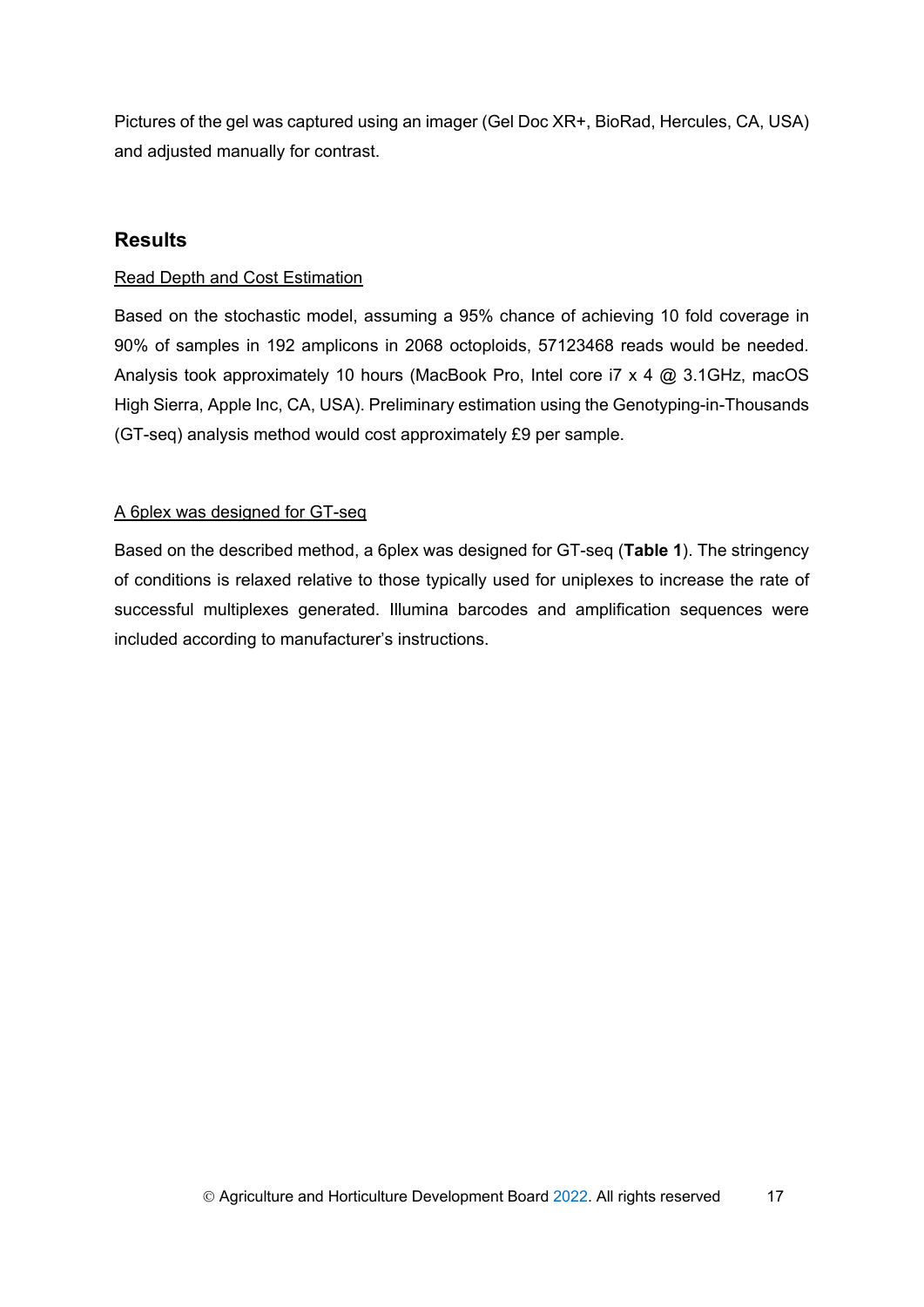**Table 1.** 6Plex Primers for GT-seq

| <b>Name</b> | ID      | <b>Sequence</b>                                                     | <b>Target Length</b> |
|-------------|---------|---------------------------------------------------------------------|----------------------|
| 407734927   | JH 01 F | <b>TCGTCGGCAGCGTCAGATGTGTATAAGA</b><br>GACAGATGGGCATGTTGGAGCAGTGGC  | 329                  |
|             | JH 01 R | <b>GTCTCGTGGGCTCGGAGATGTGTATAAG</b><br>AGACAGCCGTGCAGCAGTTAAGCCAGCA |                      |
| 222622454   | JH 02 F | TCGTCGGCAGCGTCAGATGTGTATAAGA<br>GACAGTGGAGCCCCAGCCTGAGAAGAG         | 163                  |
|             | JH 02 R | GTCTCGTGGGCTCGGAGATGTGTATAAGA<br>GACAGTGGGCCAAAAGGGTCTGAGGGAA       |                      |
| 720416880   | JH 03 F | TCGTCGGCAGCGTCAGATGTGTATAAGA<br>GACAGGCGGAACCGGTGGTAGCGAAAT         | 260                  |
|             | JH 03 R | GTCTCGTGGGCTCGGAGATGTGTATAAG<br>AGACAGCAGCAGACCTGTGTTGCAGCGA        |                      |
| 520595999   | JH 04 F | TCGTCGGCAGCGTCAGATGTGTATAAGA<br>GACAGAGGCCCCTTCAACAAAGGCTCC         | 426                  |
|             | JH 04 R | GTCTCGTGGGCTCGGAGATGTGTATAAG<br>AGACAGAAGGCTCTCCGCTCCAGCAAGT        |                      |
| 309523186   | JH 05 F | TCGTCGGCAGCGTCAGATGTGTATAAGA<br>GACAGGGTTGAAGACCGTAGCCCTCGT         | 207                  |
|             | JH 05 R | GTCTCGTGGGCTCGGAGATGTGTATAAG<br>AGACAGTTTTCGCCCAAGCCCTCTTAGC        |                      |
| 721334717   | JH 06 F | TCGTCGGCAGCGTCAGATGTGTATAAGA<br>GACAGGTGAGCGCAGCAGCAGGAATGA         | 514                  |
|             | JH 06 R | GTCTCGTGGGCTCGGAGATGTGTATAAGA<br>GACAGGCCAAGCCGAAGGCATCAAGGT        |                      |

## Multiplex primers interact unexpectedly

Uniplexes of each of the primer pairs generates the expected sized fragments (**[Figure 5](#page-22-0)**, right) with higher temperatures having greater specificity. 64°C annealing temperature had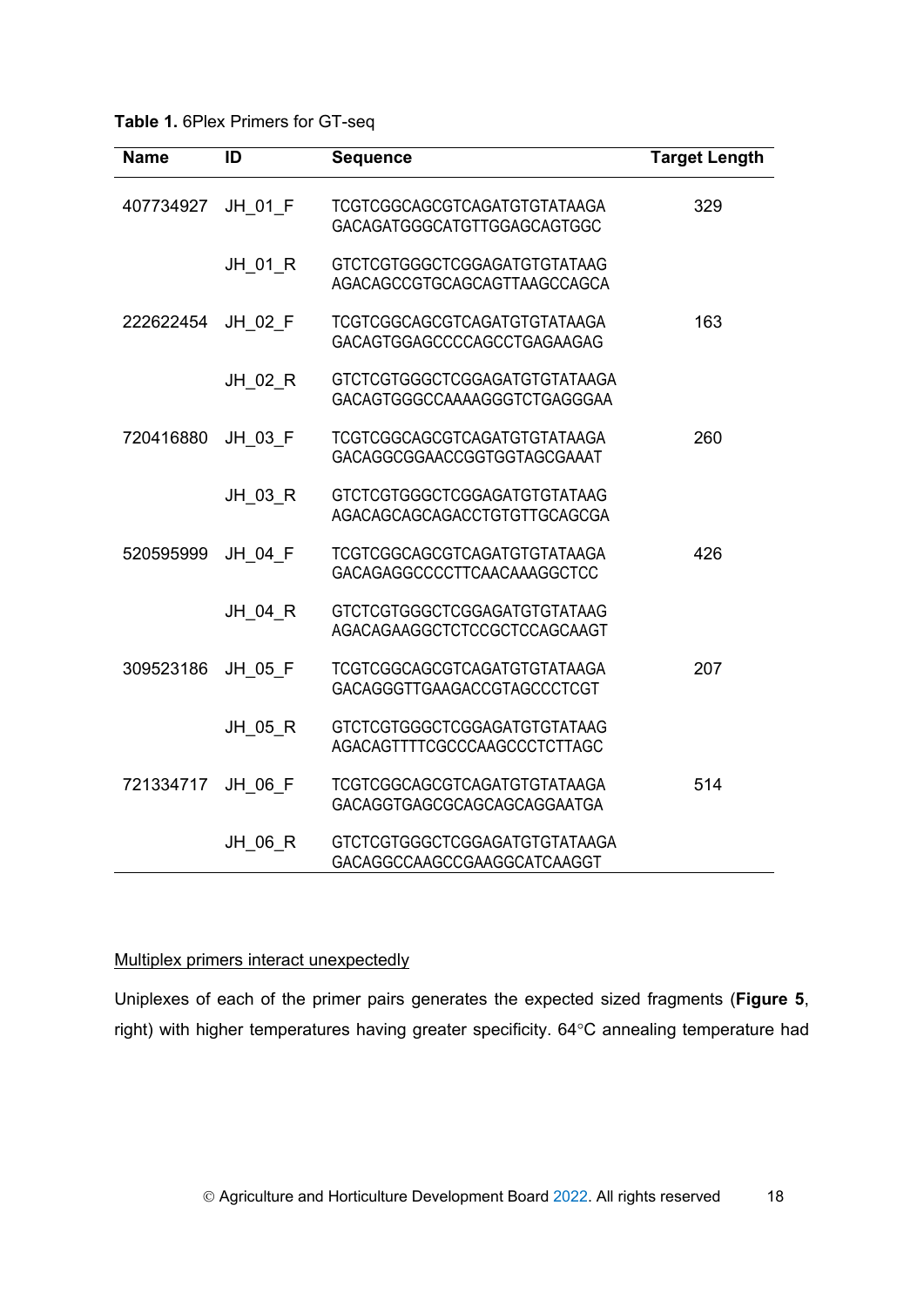the highest specificity (results not shown) so that temperature was used in subsequent experiments.

When multiplexed, there is uneven amplification of different primers with one band dominating the reaction (likely JH06). Additionally, there appears to be a range of off target fusion products. In order to identify if any single primer pair in the reaction causes the formation of the fusion products, all combinations of 5plexes were implemented (**[Figure 5](#page-22-0)**, left). Fusion bands are observed and missing bands do not correspond to the expected missing band.



**Figure 5.** 6Plex products from GT-seq

#### <span id="page-22-0"></span>Touchdown PCR does not reduce multiplex interactions

To investigate if the temperature used influenced the formation of side products in the multiplex reaction, a series of touchdown PCR reactions was conducted with a range of temperatures. Under all attempted conditions, side products appeared to form with a JH06 as a dominant band, with complex fusion fragments present (**[Figure 6](#page-23-1)**).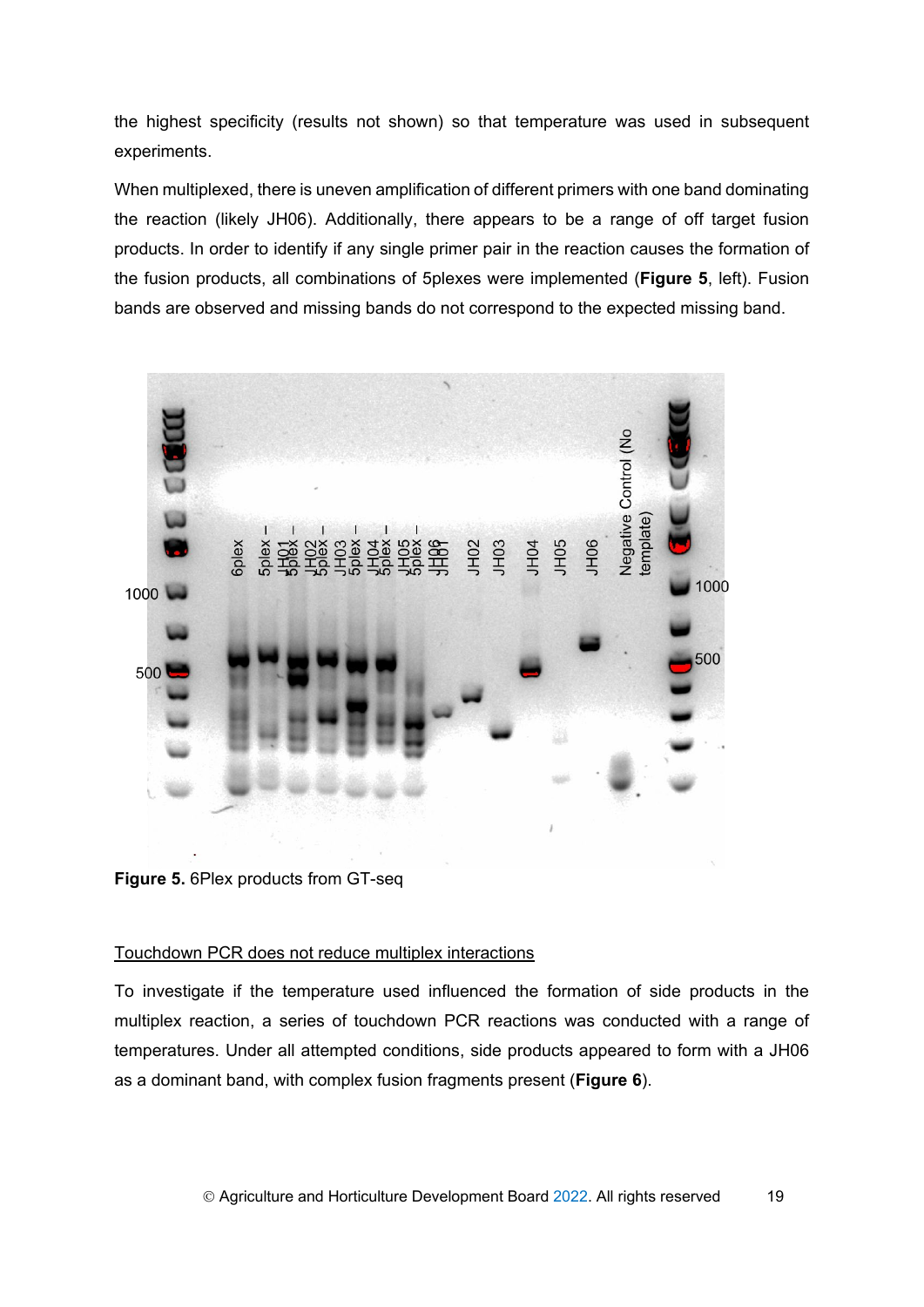

**Figure 6.** Touchdown PCR of 6plexes for GT-seq

# <span id="page-23-1"></span><span id="page-23-0"></span>**Discussion**

## GT-seq Genomic Resources

A key assumption for GT-seq was that each of the subgenomes in the octoploid *F. ananassa* was similar to *F. vesca*. This was done as there was no reliable assembly of the octoploid genome and GT-seq required base pair resolution in order to maximise its value for GS. There is strong evidence that *F. vesca* contributed genetic material to one of the subgenomes, with two other subgenomes being perhaps derived from *F. innumae*.

This approach is likely to be biased in favour of discovering SNPs from the A subgenome (the subgenome most closely related to *F. vesca*). This may not be a significant problem for GS as GS models the plant as a black box with no models of mechanism of function inferred. Selection using markers biased toward one subgenome will generate a stronger response in that subgenome so if significant variation is present in other subgenomes, or if QTL for an agronomic trait(s) are primarily in other subgenomes, then GS would be ineffective for these traits.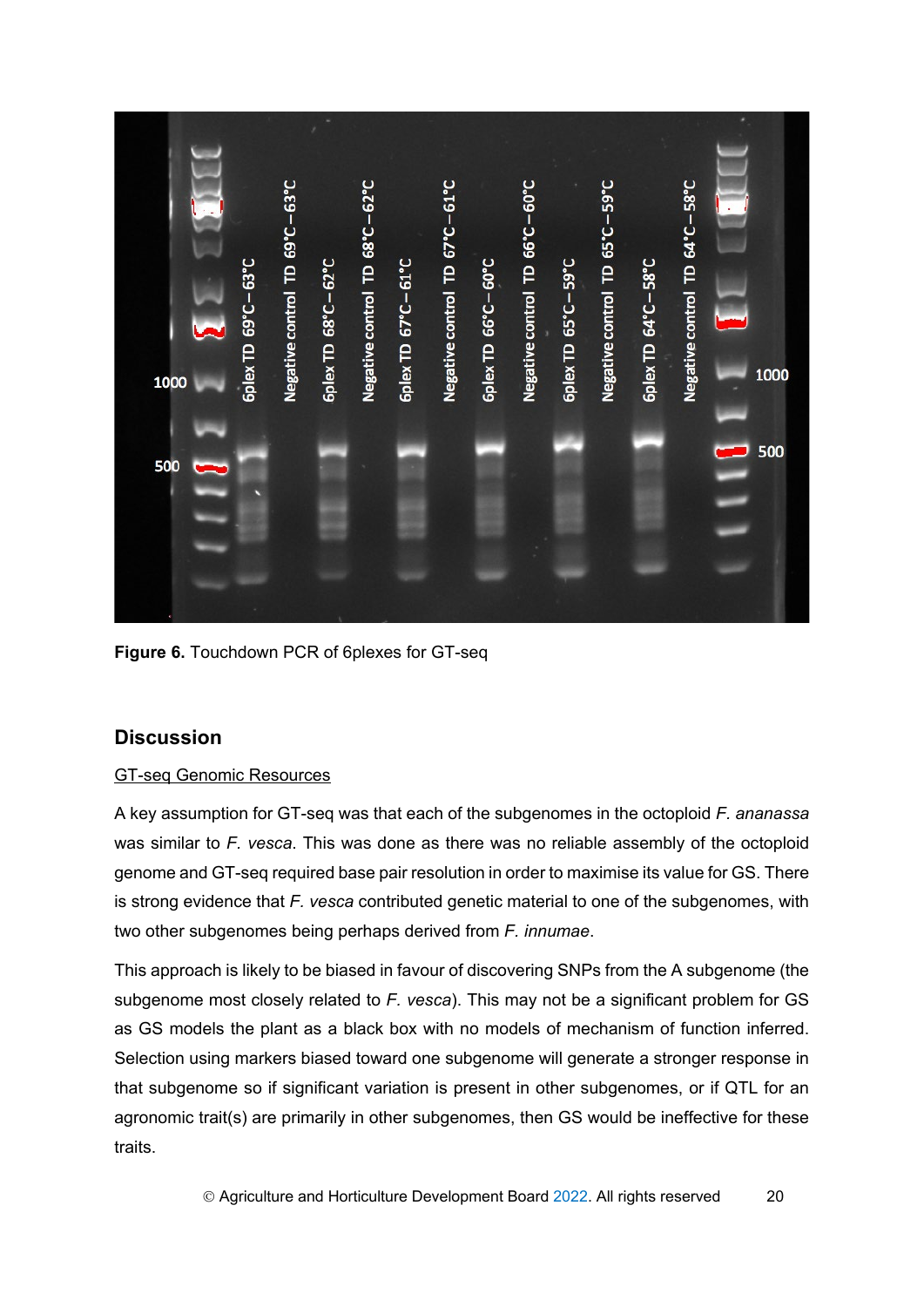#### GT-seq Multiplex Design

It is not necessary to perform rational design of primers for GT-seq, though in these cases, several amplicons may dominate the PCR reaction and removal of their primers may be necessary (Campbell et al. 2014; Onda et al. 2018). In this report, a novel rational design method is presented with the aim of generating genotypes suitable for GS in strawberry. Particular attention is paid to ensure that the genotyping is cost effective, and maximises the information gained per resolved genotype. It was found that the GT-seq method described was insufficient to produce high level multiplexes suitable for genotyping in GS. Efforts are underway to utilise bait capture as an alternative method to rationally select markers for GS.

Even amplification may not have been achieved due to several reasons. Firstly, the inclusion of Illumina barcodes and amplification sequences were not tested using a multiplex design system as they are essential for Illumina sequencing, and could affect the amplification efficiency. Secondly, the design process utilised *F. vesca*, which may be distantly related to *F. ananassa*, such that amplification of ectopic regions occurs. However, this is a less likely hypothesis, as the uniplexes all appeared to amplify single targets as expected. Finally, it is possible that MPprimer is unable to operate effectively with the *F. vesca* genome as it was designed for use with the human genome. It is noted that MPprimer had not tested it on as many samples as would be required of GS (Shen et al. 2010). Moreover, MPprimer utilises some outdated programs, which may contribute to reduction efficacy.

### <span id="page-24-0"></span>**Conclusions**

The rational design process ought to increase the power per locus genotyped for GS and thus reduce the costs of genotyping. Further work is needed to ensure the genotyping resolution is successful.

One advantage of this system is that it is scalable. In the future, if additional QTLs associated with genes of agronomic importance are discovered, they can be included into the model. Assuming that they are suitable for multiplexing with the existing library, primers can simply be added to the PCR mixture without additional steps, unlike a SNP array. Moreover, the scalability of this system allows customisation and optimisation to different breeding programmes. A program with less resources may utilise a smaller library.

It is significant that the cost model calculated here is significantly higher than reported of \$3.98 (Campbell et al. 2014). This may be due to inflation and the conductance of the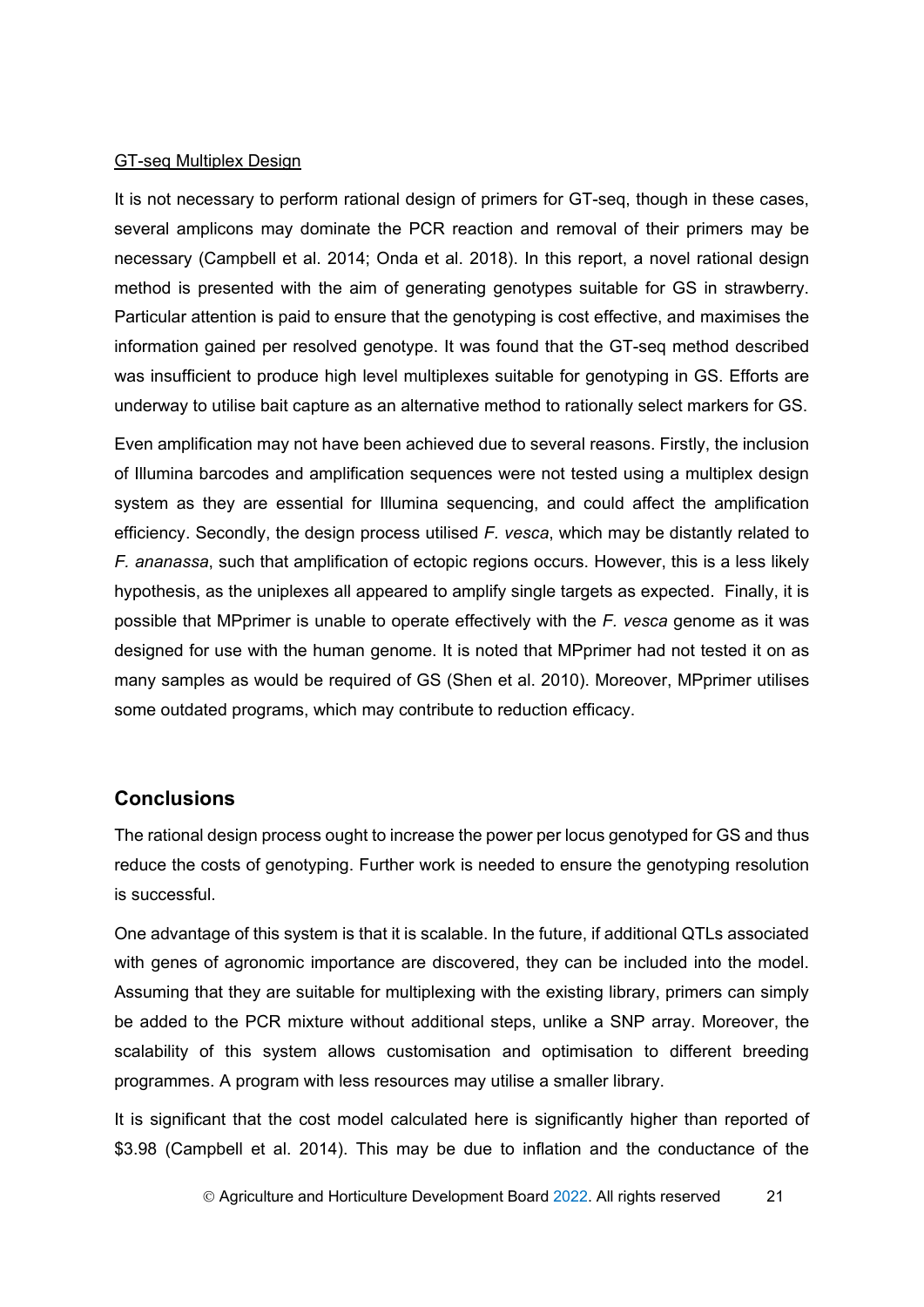experiment using reagents purchased in USA. Nonetheless, the cost is significantly lower than using the "gold standard" Istraw90 or Istraw35 SNP arrays, and is probably close to an acceptable cost for genotyping in a commercial deployment of GS.

Further work will be on utilisation of bait capture as a method for enrichment of markers for cost-effective genotyping. This method utilises complementary RNA probes to enrich a sample for markers that rationally are likely to be suitable for GS. This approach potentially allows for more loci to be targeted than GT-seq at similar costs.

Additionally, marker discovery will be performed on 202 strawberry accessions, representing the diversity of germplasm material in European breeding programmes. Based on this marker set and the current best assembly of the dessert strawberry, rational selection of markers for GS will be implemented and validated. The results of cost-effective GS will be compared with GS utilising the "gold standard" genotyping array and conventional selection approaches.

## <span id="page-25-0"></span>**Knowledge and Technology Transfer**

AHDB Student Industry Visit (July 2018)

Soft Fruit walk, Kent, UK (June 2018)

AHDB Studentship Conference, UK (November 2017) – Poster Presentation on Genotypingin-Thousands as a cost-effective method of genotyping strawberry

NIAB Student Outreach Event, Histon, UK (November 2017) – Oral and poster presentation on 3D strawberry phenotyping

Current and future applications of phenotyping for plant breeding, Novi Sad, Serbia (September 2017) – Oral and poster presentation on 3D strawberry imaging

## <span id="page-25-1"></span>**References**

Ashley, M. V. et al. 2003. "High Variability and Disomic Segregation of Microsatellites in the Octoploid Fragaria Virginiana Mill. (Rosaceae)." *Theoretical and Applied Genetics* 107(7):1201–7.

Badenes, Marisa Luisa and David H. Byrne. 2012. "Chapter 9: Strawberry." Pp. 305–25 in *Fruit* Retrieved (https://books.google.com/books?hl=en&lr=&id=ct489cJAUdIC&pgis=1).

Bae, Yun Jung and Mi Hyun Kim. 2008. "Manganese Supplementation Improves Mineral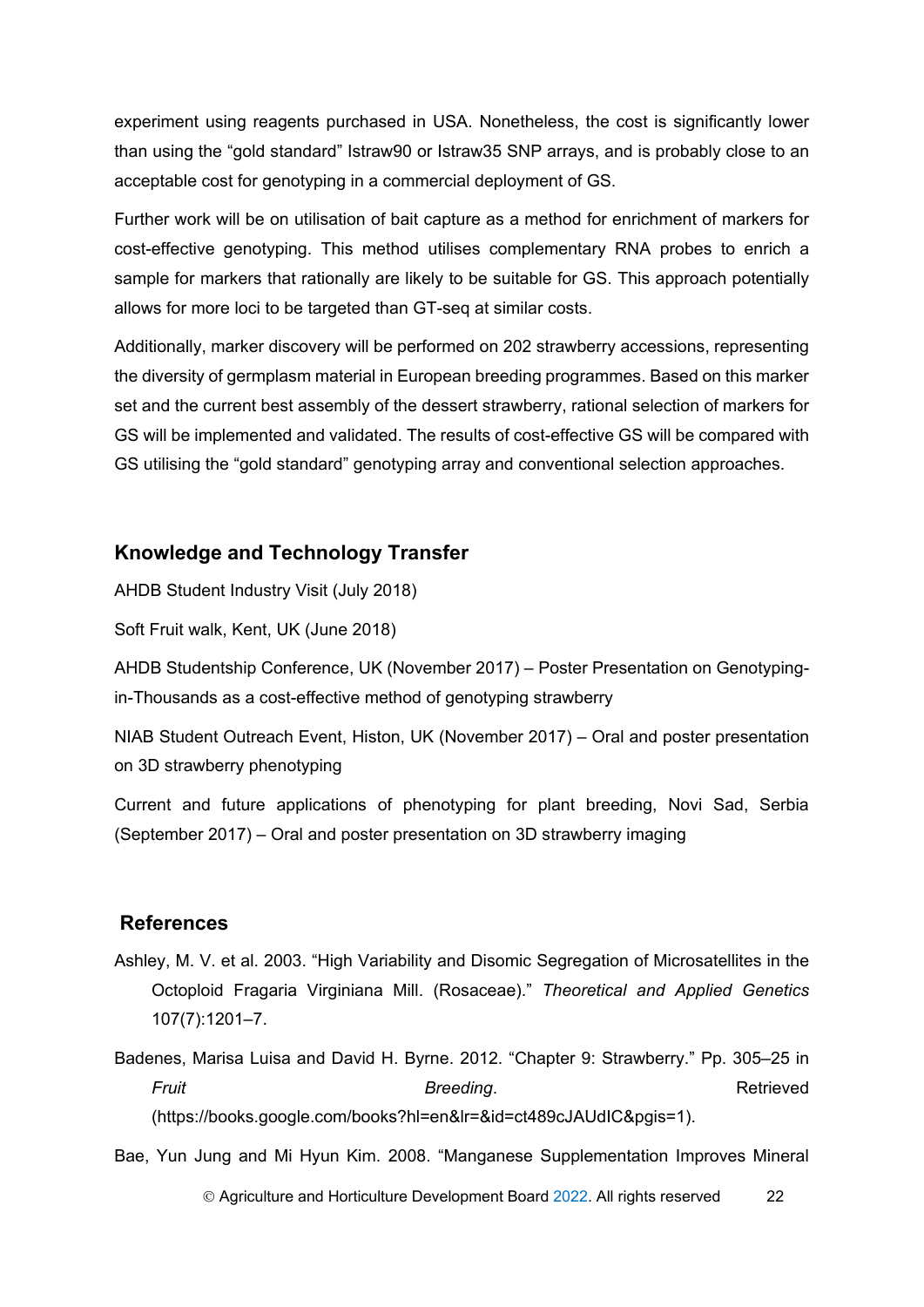Density of the Spine and Femur and Serum Osteocalcin in Rats." *Biological Trace Element Research* 124(1):28–34.

- Bassil, Nahla V. et al. 2015. "Development and Preliminary Evaluation of a 90 K Axiom® SNP Array for the Allo-Octoploid Cultivated Strawberry Fragaria × Ananassa." *BMC Genomics* 16(1):155.
- Boivin, Dominique, Mélanie Blanchette, Stéphane Barrette, Albert Moghrabi, and Richard Béliveau. 2007. "Inhibition of Cancer Cell Proliferation and Suppression of TNF-Induced Activation of NFκB by Edible Berry Juice." *Anticancer Research* 27(2):937–48.
- Boyera, N., I. Galey, and B. a Bernard. 1998. "Effect of Vitamin C and Its Derivatives on Collagen Synthesis and Cross-Linking by Normal Human Fibroblasts." *International Journal of Cosmetic Science* 20(3):151–58.
- Campbell, Nathan R., Stephanie Harmon, and Shawn R. Narum. 2014. "Genotyping-in-Thousands by Sequencing (GT-Seq): A Cost Effective SNP Genotyping Method Based on Custom Amplicon Sequencing." *Molecular Ecology Resources* 15(4):855–67. Retrieved (http://onlinelibrary.wiley.com/doi/10.1111/1755- 0998.12357/abstract%5Cnhttp://onlinelibrary.wiley.com/store/10.1111/1755- 0998.12357/asset/men12357.pdf?v=1&t=i3fllimc&s=86e9bd60f7bb64636eaeda023f52 ca686fe60b46).
- Cao, G., R. M. Russell, N. Lischner, and R. L. Prior. 1998. "Serum Antioxidant Capacity Is Increased by Consumption of Strawberries, Spinach, Red Wine or Vitamin C in Elderly Women." *The Journal of Nutrition* 128(12):2383–90.
- Chalavi, V., Z. Tabaeizadeh, and P. Thibodeau. 2003. "Enhanced Resistance to Verticillium Dahliae in Transgenic Strawberry Plants Expressing a Lycopersicon Chilense Chitinase Gene." *Journal of the American Society for Horticultural Science* 128(5):747–53.
- Christenhusz, Maarten J. M. and James W. Byng. 2016. "The Number of Known Plants Species in the World and Its Annual Increase." *Phytotaxa* 261(3):201–17.
- Cockerton, Helen M. et al. 2018. "Identification of Powdery Mildew Resistance QTL in Strawberry (Fragaria × Ananassa)." *Theoretical and Applied Genetics*. Retrieved (http://link.springer.com/10.1007/s00122-018-3128-0).
- Darwish, Omar, Rachel Shahan, Zhongchi Liu, Janet P. Slovin, and Nadim W. Alkharouf. 2015. "Re-Annotation of the Woodland Strawberry (Fragaria Vesca) Genome." *BMC Genomics* 16(1):29. Retrieved (http://www.biomedcentral.com/1471- 2164/16/29/abstract%5Cnhttp://www.biomedcentral.com/1471-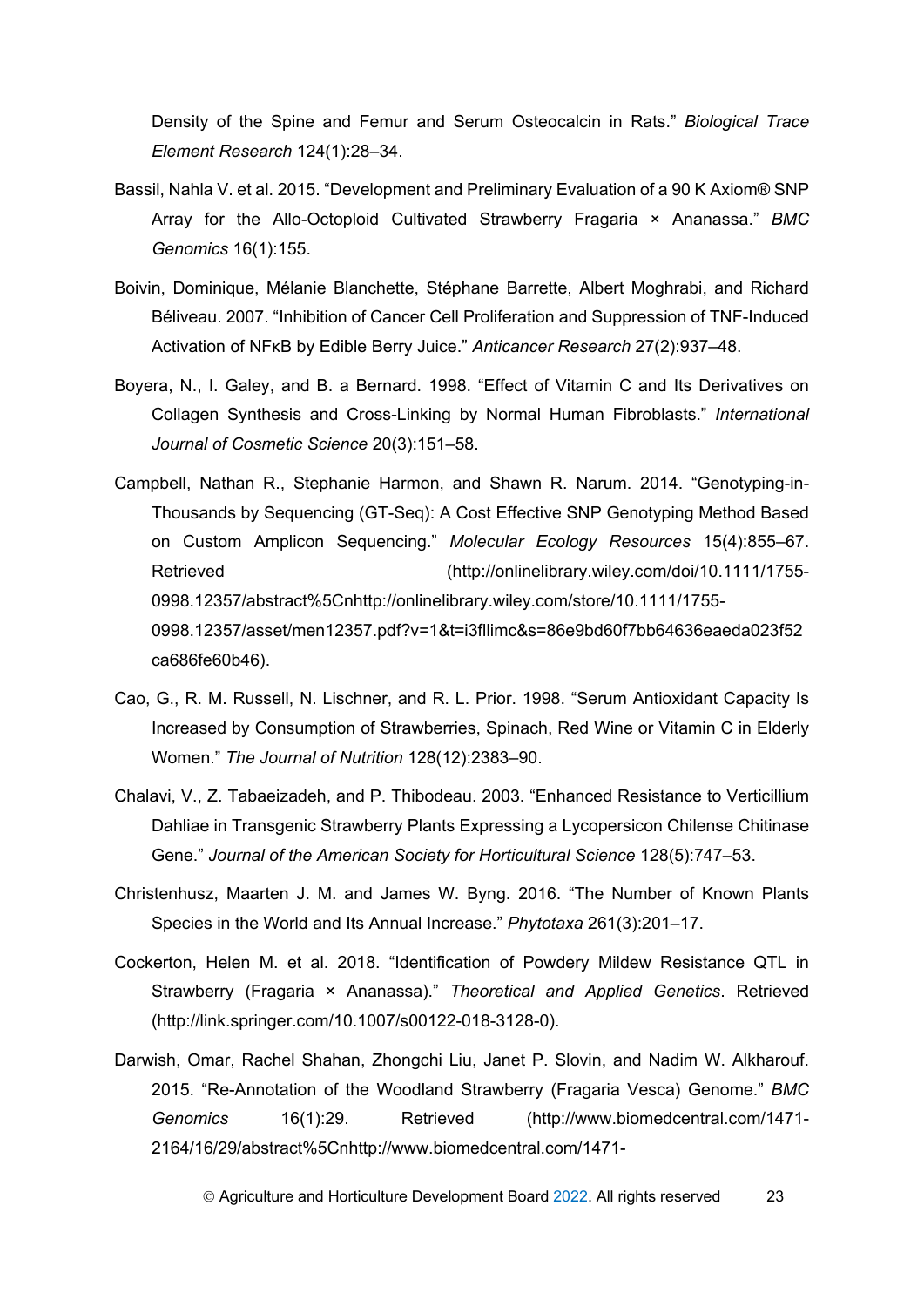2164/16/29%5Cnhttp://www.biomedcentral.com/content/pdf/s12864-015-1221-1.pdf).

- Depristo, Mark A. et al. 2011. "A Framework for Variation Discovery and Genotyping Using Next-Generation DNA Sequencing Data." *Nature Genetics* 43(5):491–501.
- Dickinson, T. A., E. Lo, and N. Talent. 2007. "Polyploidy, Reproductive Biology, and Rosaceae: Understanding Evolution and Making Classifications." *Plant Systematics and Evolution* 266(1–2):59–78.
- DiMeglio, Laura M., Günter Staudt, Hongrun Yu, and Thomas M. Davis. 2014. "A Phylogenetic Analysis of the Genus Fragaria (Strawberry) Using Intron-Containing Sequence from the ADH-1 Gene." *PLoS ONE* 9(7):1–12.
- Duarte, Tiago L., Marcus S. Cooke, and George D. D. Jones. 2009. "Gene Expression Profiling Reveals New Protective Roles for Vitamin C in Human Skin Cells." *Free Radical Biology and Medicine* 46(1):78–87. Retrieved (http://dx.doi.org/10.1016/j.freeradbiomed.2008.09.028).
- Edger, Patrick P. et al. 2018. "Single-Molecule Sequencing and Optical Mapping Yields an Improved Genome of Woodland Strawberry (Fragaria Vesca) with Chromosome-Scale Contiguity." *GigaScience* 7(2):1–7.
- Feng, Tao et al. 2017. "Phylogenetic Study of the Tribe Potentilleae (Rosaceae), with Further Insight into the Disintegration of Sibbaldia." *Journal of Systematics and Evolution* 55(3):177–91.
- Gabbay, Kenneth H. et al. 2010. "Ascorbate Synthesis Pathway: Dual Role of Ascorbate in Bone Homeostasis." *Journal of Biological Chemistry* 285(25):19510–20.
- Gezan, Salvador A., Luis F. Osorio, Sujeet Verma, and Vance M. Whitaker. 2017. "An Experimental Validation of Genomic Selection in Octoploid Strawberry." *Horticulture Research* 4(October 2016):1–9. Retrieved (http://www.nature.com/articles/hortres201670).
- Giampieri, Francesca et al. 2012. "The Strawberry: Composition, Nutritional Quality, and Impact on Human Health." *Nutrition* 28(1):9–19.
- Gil-Ariza, David Jesus et al. 2009. "Impact of Plant Breeding on the Genetic Diversity of Cultivated Strawberry as Revealed by Expressed Sequence Tag-Derived Simple Sequence Repeat Markers." *J. Amer. Soc. Hort. Sci.* 134(3):337–47. Retrieved (http://journal.ashspublications.org/content/134/3/337.full).
- Goddard, Mike. 2009. "Genomic Selection: Prediction of Accuracy and Maximisation of Long Term Response." *Genetica* 136(2):245–57.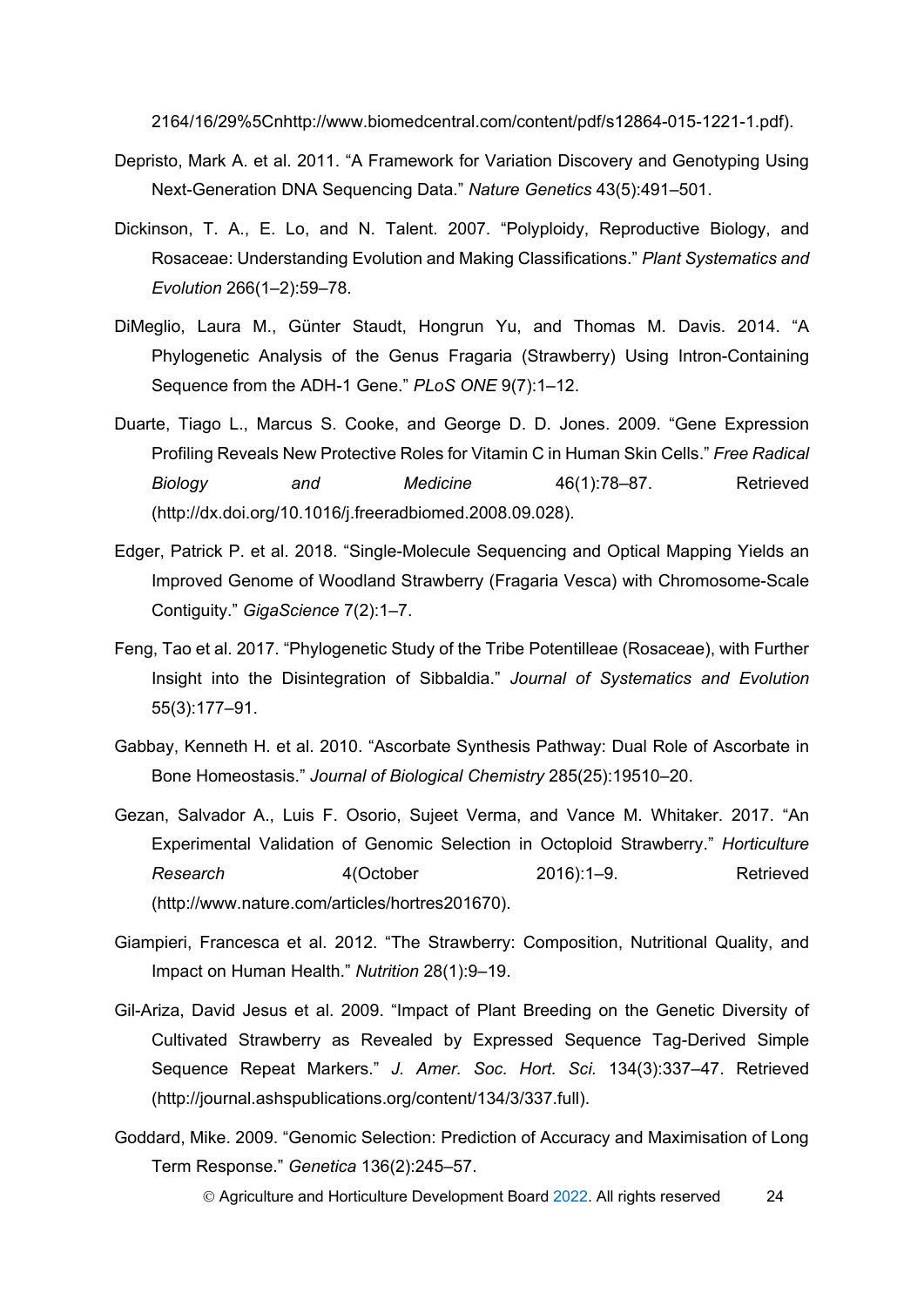- Graham, J., S. C. Gordon, and R. J. McNicol. 1997. "The Effect of the CpTi Gene in Strawberry against Attack by Vine Weevil (Otiorhynchus Sulcatus F. Coleoptera: Curculionidae)." *Annals of Applied Biology* 131(1):133–39.
- Halvorsen, Bente L. et al. 2002. "A Systematic Screening of Total Antioxidants in Dietary Plants." *The Journal of Nutrition* 132(3):461–71.
- He, Joe Q., Richard J. Harrison, and Bo Li. 2017. "A Novel 3D Imaging System for Strawberry Phenotyping." *Plant Methods* 13(1):93. Retrieved (http://plantmethods.biomedcentral.com/articles/10.1186/s13007-017-0243-x).
- Heffner, Elliot L., Jean-luc Jannink, and Mark E. Sorrells. 2011. "Genomic Selection Accuracy Using Multifamily Prediction Models in a Wheat Breeding Program." *The Plant Genome* 4(1):65–75.
- Heffner, Elliot L., Aaron J. Lorenz, Jean Luc Jannink, and Mark E. Sorrells. 2010. "Plant Breeding with Genomic Selection: Gain per Unit Time and Cost." *Crop Science* 50(5):1681–90.
- Heffner, Elliot L., Mark E. Sorrells, and Jean-luc Jannink. 2009. "Genomic Selection for Crop Improvement." *Crop Science* 49(February):1–12.
- Hooper, Lee et al. 2008. "Flavonoids , Flavonoid-Rich Foods , and Cardiovascular Risk : A Meta-Analysis of Randomized Controlled Trials 1 , 2." 38–50.
- Houde, Mario, Sylvain-Dallaire, Daniel N'Dong, and Fathey Sarhan. 2004. "Overexpression of the Acidic Dehydrin WCOR410 Improves Freezing Tolerance in Transgenic Strawberry Leaves." *Plant Biotechnology Journal* 2(5):381–87.
- Ichijima, K. 1926. "Cytological and Genetic Studies on Fragaria." *Genetics* 11(6):590–604. Retrieved (http://www.genetics.org).
- Illa, Eudald et al. 2011. "Comparative Analysis of Rosaceous Genomes and the Reconstruction of a Putative Ancestral Genome for the Family." *BMC Evolutionary Biology* 11(1):9. Retrieved (http://www.biomedcentral.com/1471-2148/11/9).
- Jahufer, M. Z. Z. and Dongwen Luo. 2018. "Deltagen: A Comprehensive Decision Support Tool for Plant Breeders." *Crop Science* 58(3):1118–31.
- Khammuang, Saranyu, Srisulak Dheeranupattana, Prasert Hanmuangjai, and Sasitorn Wongroung. 2005. "Agrobacterium-Mediated Transformation of Modified Antifreeze Protein Gene in Strawberry Agrobacterium -Mediated Transformation of Modified Antifreeze Protein Gene in Strawberry." *Songklanakarin Journal of Science and Technology* 27(4):693–703.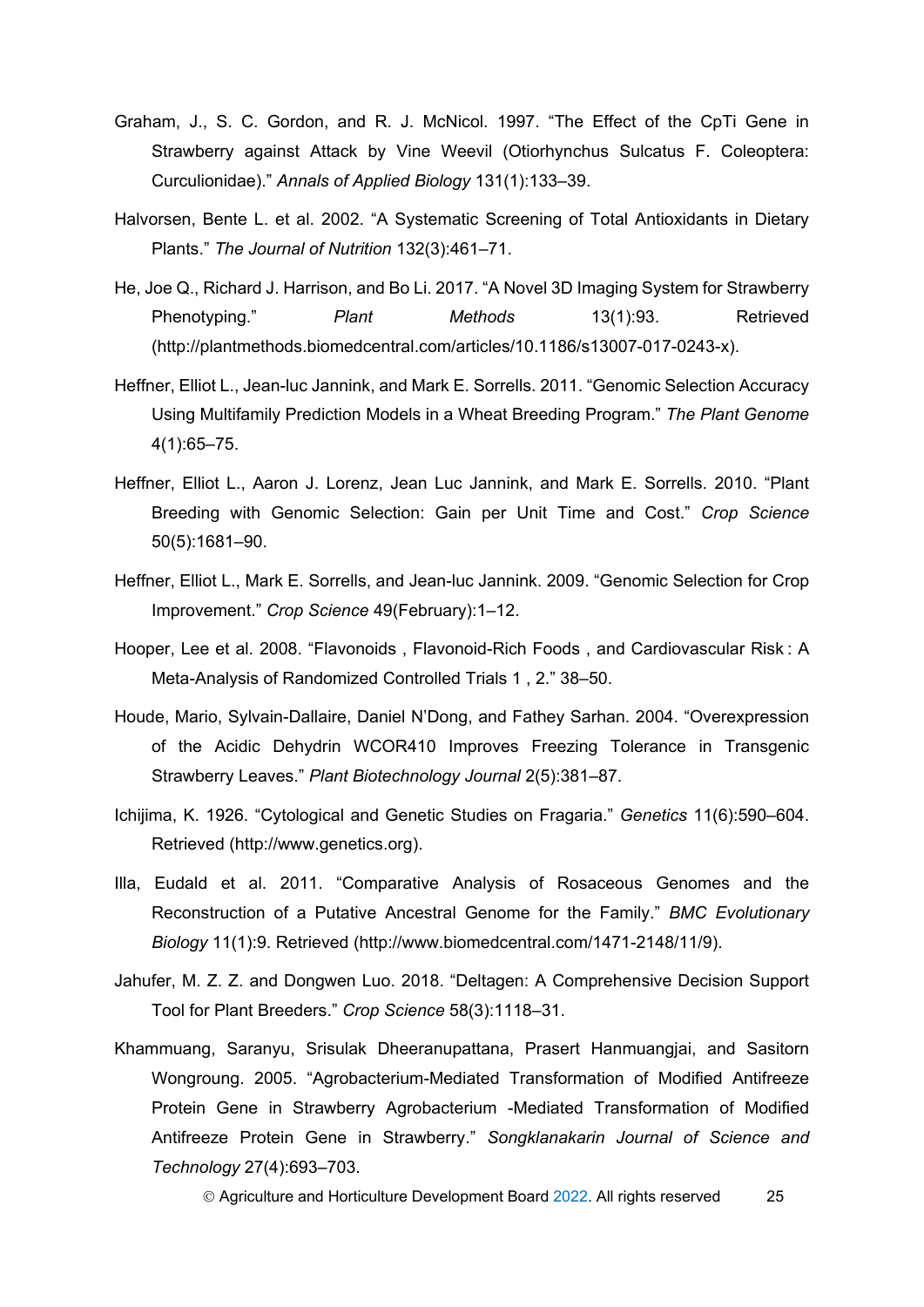Kirsten, Amanda. 2014. *The Mid-Atlantic Berry Guide*.

- Knight, V. H., K. M. Evans, D. W. Simpson, and K. R. Tobutt. 2005. "Report on a Desktop Study to Investigate the Current World Resources in Rosaceous Fruit Breeding Programmes." (July).
- Li, Heng and Richard Durbin. 2009. "Fast and Accurate Short Read Alignment with Burrows-Wheeler Transform." *Bioinformatics* 25(14):1754–60.
- Liston, Aaron, Richard Cronn, and Tia-Lynn Ashman. 2014. "Fragaria: A Genus with Deep Historical Roots and Ripe for Evolutionary and Ecological Insights." *American Journal of Botany* 101(10):1686–99.
- De Los Campos, Gustavo et al. 2009. "Predicting Quantitative Traits with Regression Models for Dense Molecular Markers and Pedigree." *Genetics* 182(1):375–85.
- McNeill, J. et al. 2012. *International Code of Nomenclature for Algae, Fungi, and Plants*.
- Mee Kin, Chai and Tan Guan Huat. 2010. "Headspace Solid-Phase Microextraction for the Evaluation of Pesticide Residue Contents in Cucumber and Strawberry after Washing Treatment." *Food Chemistry* 123(3):760–64. Retrieved (http://dx.doi.org/10.1016/j.foodchem.2010.05.038).
- Meng, Fanjuan et al. 2015. "Genetic Diversity and Population Structure Analysis in Wild Strawberry (Fragaria Nubicola L.) from Motuo in Tibet Plateau Based on Simple Sequence Repeats (SSRs)." *Biochemical Systematics and Ecology* 63:113–18. Retrieved (http://dx.doi.org/10.1016/j.bse.2015.09.018).
- Meuwissen, T. H. E., B. J. Hayes, and M. E. Goddard. 2001. "Prediction of Total Genetic Value Using Genome-Wide Dense Marker Maps." *Genetics* 157(4):1819–29.
- Meuwissen, T. H. E., B. J. Hayes, M. E. Goddard, and M. E. Meuwissen, T. H. E. , Hayes, B. J., & Goddard. 2001. "Prediction of Total Genetic Value Using Genome-Wide Dense Markers Maps." *Genetics* 157(4):1819–29.
- Onda, Yoshihiko, Kotaro Takahagi, Minami Shimizu, Komaki Inoue, and Keiichi Mochida. 2018. "Multiplex PCR Targeted Amplicon Sequencing (MTA-Seq): Simple, Flexible, and Versatile SNP Genotyping by Highly Multiplexed PCR Amplicon Sequencing." *Frontiers in Plant Science* 9(March). Retrieved (http://journal.frontiersin.org/article/10.3389/fpls.2018.00201/full).
- Pajk, Tanja, Vida Rezar, Alenka Levart, and Janez Salobir. 2006. "Efficiency of Apples, Strawberries, and Tomatoes for Reduction of Oxidative Stress in Pigs as a Model for Humans." *Nutrition* 22(4):376–84.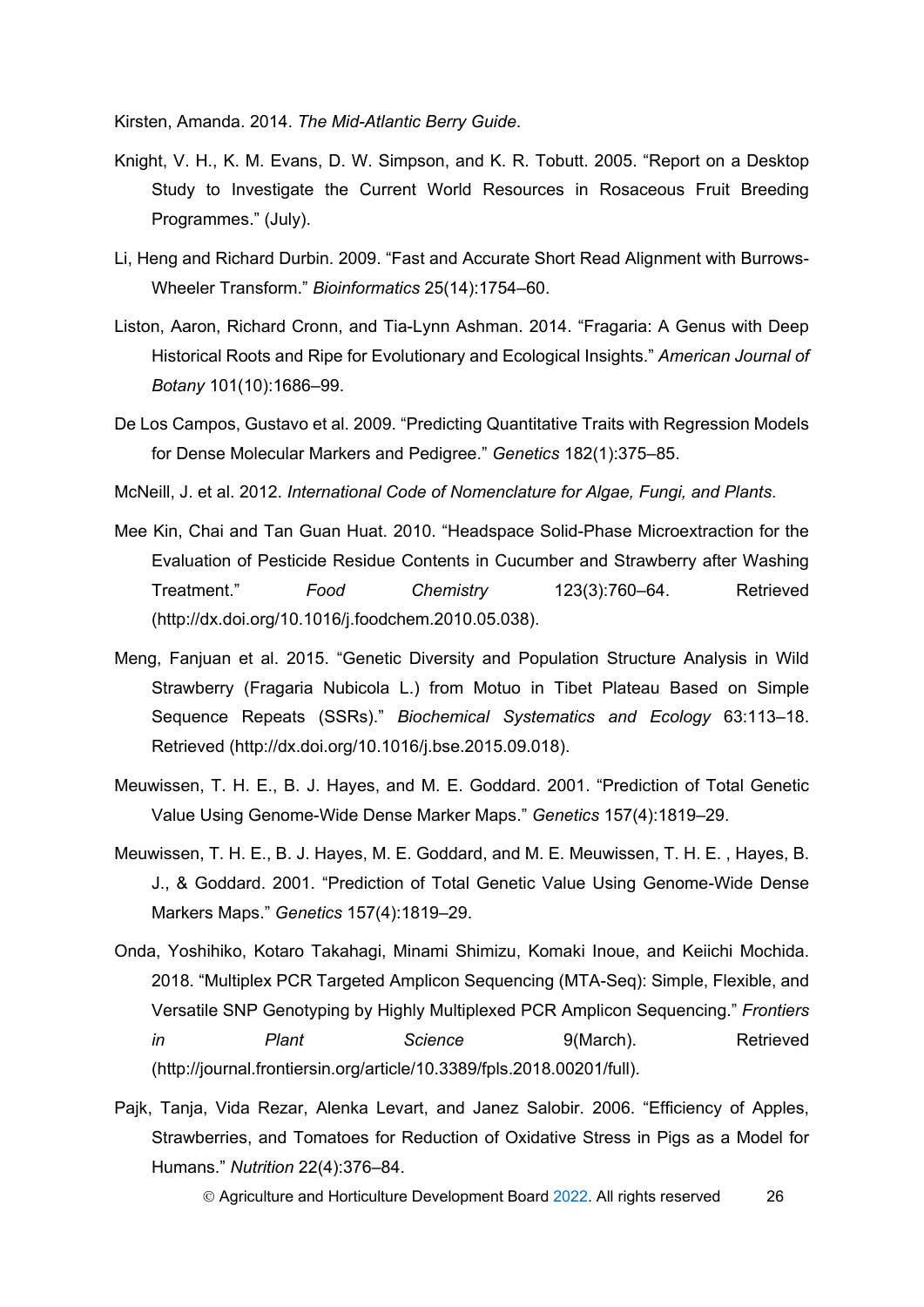- Passey, A. J., K. J. Barrett, and D. J. James. 2003. "Adventitious Shoot Regeneration from Seven Commercial Strawberry Cultivars (Fragaria x Ananassa Duch.) Using a Range of Explant Types." *Plant Cell Reports* 21(5):397–401.
- Peace, Cameron P. et al. 2017. "DNA-Informed Breeding of Rosaceous Crops: Promises, Progress and Prospects." *Horticulture Research* 4(December 2016):17006. Retrieved (http://www.nature.com/articles/hortres20176).
- Pereira, Vini. 2004. "Insertion Bias and Purifying Selection of Retrotransposons in the Arabidopsis Thaliana Genome." *Genome Biology* 5(10):R79. Retrieved (papers://361aed09-ebce-4b55-aeec-a0834473af1d/Paper/p156).
- Pincot, Dominique D. A. et al. 2018. "Genome-Wide Association Mapping Uncovers *Fw1,* a Dominant Gene Conferring Resistance to Fusarium Wilt in Strawberry." *G3: Genes|Genomes|Genetics* 8(May):g3.200129.2018. Retrieved (http://g3journal.org/lookup/doi/10.1534/g3.118.200129).
- Potter, D. et al. 2007. "Phylogeny and Classification of Rosaceae." *Plant Systematics and Evolution* 266(1–2):5–43.
- Potter, Daniel, James J. Luby, and Richard E. Harrison. 2000. "Phylogenetic Relationships among Species of Fragaria (Rosaceae) Inferred from Non-Coding Nuclear and Chloroplast DNA Sequences." *Systemic Botany* 25(2):337–48.
- Qin, Yonghua, Jaime A. Teixeira da Silva, Lingxiao Zhang, and Shanglong Zhang. 2008. "Transgenic Strawberry: State of the Art for Improved Traits." *Biotechnology Advances* 26(3):219–32.
- Rousseau-Gueutin, Mathieu et al. 2008. "Comparative Genetic Mapping between Octoploid and Diploid Fragaria Species Reveals a High Level of Colinearity between Their Genomes and the Essentially Disomic Behavior of the Cultivated Octoploid Strawberry." *Genetics* 179(4):2045–60.
- Samorodnitsky, Eric et al. 2015. "Comparison of Custom Capture for Targeted Next-Generation DNA Sequencing." *Journal of Molecular Diagnostics* 17(1):64–75.
- Schaart, Jan G., Trygve D. Kjellsen, Lisbeth Mehli, and Reidun Heggem. 2011. "Towards the Production of Genetically Modified Strawberries Which Are Acceptable to Consumers." *Genes, Genomes and Genomics* (September 2016).
- Schirmer, Melanie et al. 2015. "Insight into Biases and Sequencing Errors for Amplicon Sequencing with the Illumina MiSeq Platform." *Nucleic Acids Research* 43(6).
- © Agriculture and Horticulture Development Board 2022. All rights reserved 27 Schulze-Menz, G. K. 1964. *Engler's Syllabus Der Pflanzenfamilien II. 12th Ed.*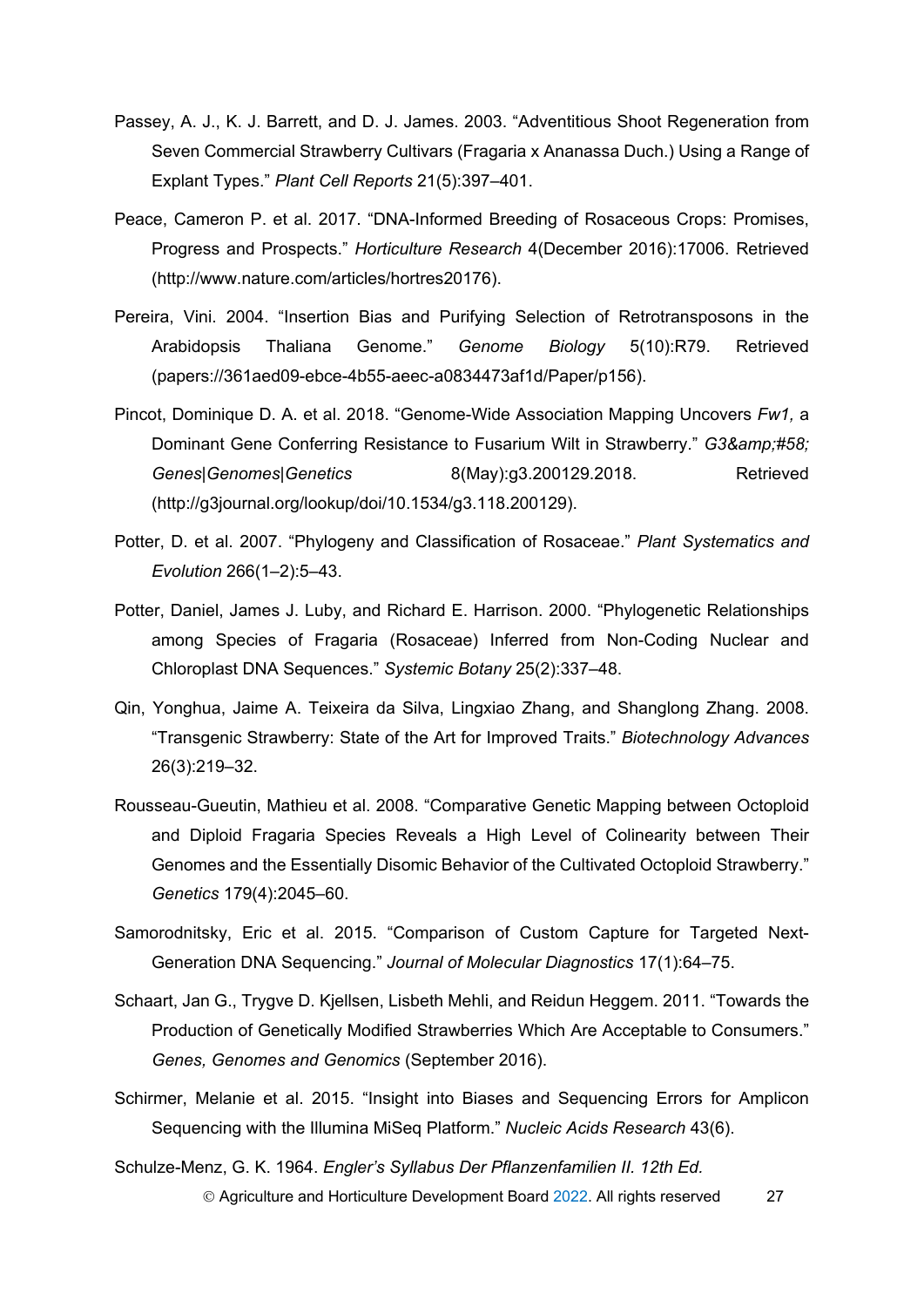- Shen, Zhiyong et al. 2010. "MPprimer: A Program for Reliable Multiplex PCR Primer Design." *BMC Bioinformatics* 11(1):143. Retrieved (http://www.biomedcentral.com/1471- 2105/11/143%5Cnhttp://www.ncbi.nlm.nih.gov/pubmed/20298595%5Cnhttp://www.pub medcentral.nih.gov/articlerender.fcgi?artid=PMC2858037).
- Shikha, Mittal et al. 2017. "Genomic Selection for Drought Tolerance Using Genome-Wide SNPs in Maize." *Frontiers in Plant Science* 8(April):1–12. Retrieved (http://journal.frontiersin.org/article/10.3389/fpls.2017.00550/full).
- Shulaev, Vladimir et al. 2011. "The Genome of Woodland Strawberry (Fragaria Vesca)." *Nature Genetics* 43(2):109–16. Retrieved October 31, 2013 (http://www.pubmedcentral.nih.gov/articlerender.fcgi?artid=3326587&tool=pmcentrez& rendertype=abstract).
- Siles, J. A., A. Serrano, A. Martín, and M. A. Martín. 2013. "Biomethanization of Waste Derived from Strawberry Processing: Advantages of Pretreatment." *Journal of Cleaner Production* 42:190–97. Retrieved (http://dx.doi.org/10.1016/j.jclepro.2012.11.012).
- Silva, Katchen Julliany P., Asha Brunings, Natalia A. Peres, Zhonglin Mou, and Kevin M. Folta. 2015. "The Arabidopsis NPR1 Gene Confers Broad-Spectrum Disease Resistance in Strawberry." *Transgenic Research* 24(4):693–704. Retrieved (http://dx.doi.org/10.1007/s11248-015-9869-5).
- Somasagara, Ranganatha R. et al. 2012. "Extracts of Strawberry Fruits Induce Intrinsic Pathway of Apoptosis in Breast Cancer Cells and Inhibits Tumor Progression in Mice." *PLoS ONE* 7(10):1–11.
- Stanke, Mario and Burkhard Morgenstern. 2005. "AUGUSTUS: A Web Server for Gene Prediction in Eukaryotes That Allows User-Defined Constraints." *Nucleic Acids Research* 33(SUPPL. 2):465–67.
- Sun, Miao et al. 2016. "Phylogeny of the Rosidae: A Dense Taxon Sampling Analysis." *Journal of Systematics and Evolution* 54(4):363–91.
- Symons, G. M. et al. 2012. "Hormonal Changes during Non-Climateric Ripening in Strawberry." *Journal of Experimental Botany* 63(13):4741–50.
- Tennessen, Jacob A., Rajanikanth Govindarajulu, Tia Lynn Ashman, and Aaron Liston. 2014. "Evolutionary Origins and Dynamics of Octoploid Strawberry Subgenomes Revealed by Dense Targeted Capture Linkage Maps." *Genome Biology and Evolution* 6(12):3295– 3313.
- Agriculture and Horticulture Development Board 2022. All rights reserved 28 Thavamanikumar, S., R. Dolferus, and B. R. Thumma. 2015. "Comparison of Genomic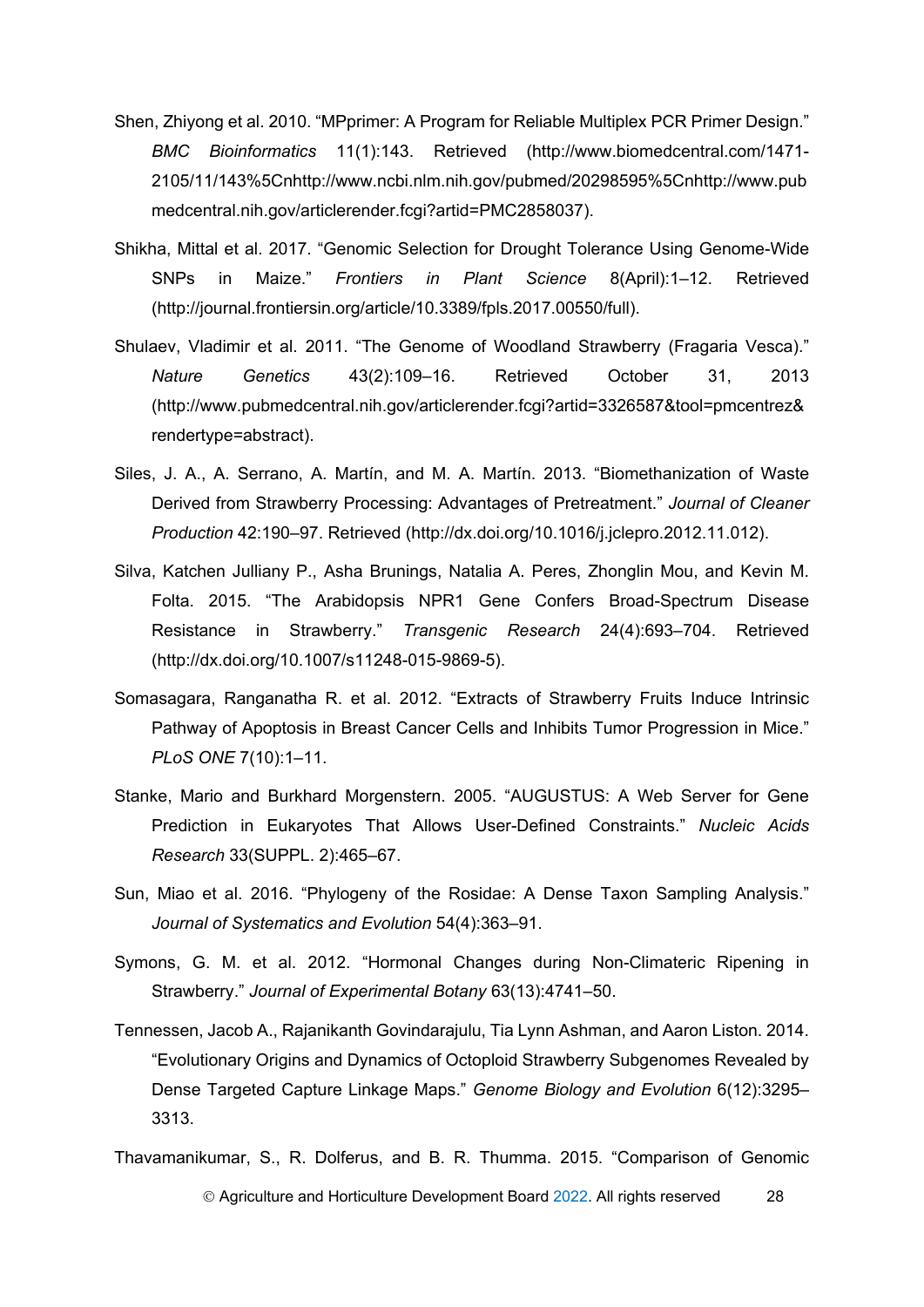Selection Models to Predict Flowering Time and Spike Grain Number in Two Hexaploid Wheat Doubled Haploid Populations." *G3&amp*:#58: *Genes|Genomes|Genetics* 5(October):1991–98. Retrieved (http://g3journal.org/cgi/doi/10.1534/g3.115.019745).

- Trejo-Téllez, Libia Iris and Fernando C. Gómez-Merino. 2014. "Nutrient Management in Strawberry: Effects on Yield, Quality and Plant Health" in *Strawberries*.
- Viana, Alexandre Pio, Marcos Deon Vilela de Resende, Summaira Riaz, and Michael Andrew Walker. 2016. "Genome Selection in Fruit Breeding: Application to Table Grapes." *Scientia Agricola* 73(2):142–49. Retrieved (http://www.scielo.br/scielo.php?script=sci\_arttext&pid=S0103- 90162016000200142&lng=en&tlng=en).
- Vining, Kelly J. et al. 2017. "Genotyping-by-Sequencing Enables Linkage Mapping in Three Octoploid Cultivated Strawberry Families." *PeerJ* 5:e3731. Retrieved (https://peerj.com/articles/3731).
- Xiang, Yezi et al. 2016. "Evolution of Rosaceae Fruit Types Based on Nuclear Phylogeny in the Context of Geological Times and Genome Duplication." *Molecular Biology and Evolution* 34(2):262–81.
- Xue, H. et al. 2001. "Inhibition of Cellular Transformation by Berry Extracts." *Carcinogenesis* 22(2):351–56. Retrieved (http://www.ncbi.nlm.nih.gov/pubmed/11181460).
- Yue, Chengyan et al. 2012. "Technical and Socioeconomic Challenges to Setting and Implementing Priorities in North American Rosaceous Fruit Breeding Programs." *HortScience* 47(9):1320–27.
- Zhang, Shu Dong, Douglas E. Soltis, Yang Yang, De Zhu Li, and Ting Shuang Yi. 2011. "Multi-Gene Analysis Provides a Well-Supported Phylogeny of Rosales." *Molecular Phylogenetics and Evolution* 60(1):21–28. Retrieved (http://dx.doi.org/10.1016/j.ympev.2011.04.008).
- Zorrilla-Fontanesi, Y. et al. 2012. "Genetic Analysis of Strawberry Fruit Aroma and Identification of O-Methyltransferase FaOMT as the Locus Controlling Natural Variation in Mesifurane Content." *Plant Physiology* 159(2):851–70. Retrieved (http://www.plantphysiol.org/cgi/doi/10.1104/pp.111.188318).